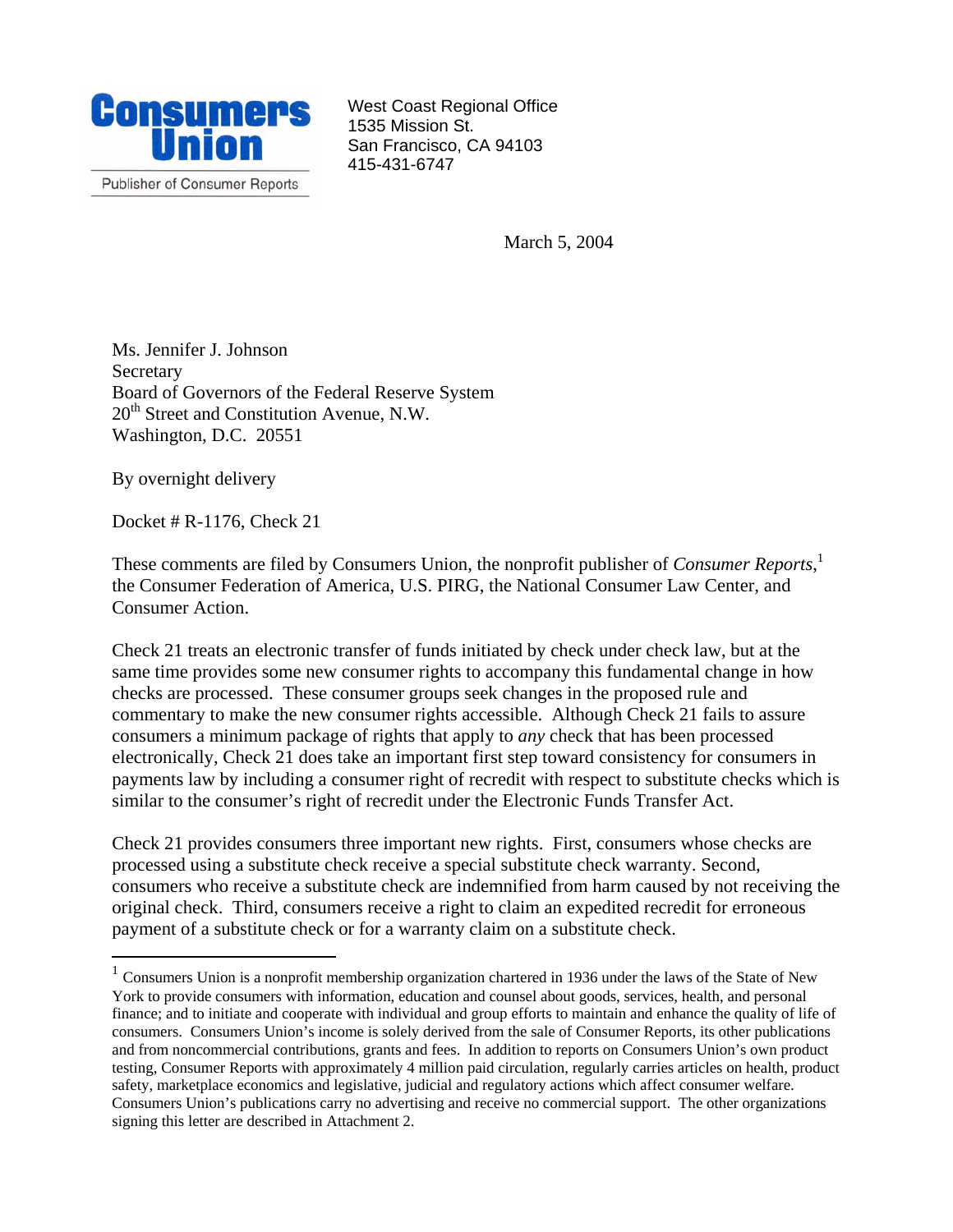We seek changes in the proposed rule and draft commentary to make these rights work for consumers. Check 21 is ambiguous about whether the right of recredit applies whenever a substitute check has been used, or only when the substitute check has also been provided to the consumer. The proposed rule narrows the scope of the recredit right by imposing an obligation that the substitute check be provided to the consumer before the right of recredit is triggered, and also by interpreting "was provided" to mean provided only on paper and not provided in electronic form. These two policy choices in the proposed rule should be reversed, so that the right of recredit will do the job contemplated by Congress of protecting consumers. Similarly, to the degree that the statute is read to require that the consumer be provided a substitute check in order to exercise the right of recredit, it is crucial that the regulation expressly recognize a consumer right to receive a substitute check on request. If a bank can simply deny the consumer's request for a substitute check, it could avoid all application of the key consumer right of recredit. In addition, the proposed rule omits a key statutory requirement for bank denial of a recredit to a consumer—that the bank demonstrate that the substitute check was properly charged to the consumer's account.

Consumers Union, the Consumer Federation of America, U.S. PIRG, the National Consumer Law Center, and Consumer Action seek these key changes in the text of the proposed rule:

- The rule should be changed to delete the requirement that the substitute check "was provided" to the consumer in order to trigger the right of recredit. This would resolve a statutory ambiguity in favor of more consumer protection through wider access to the right of recredit.
- The rule should be changed to treat the provision of an image of a substitute check, and the right to request a substitute check, as satisfying any precondition on the right of recredit that a substitute check "was provided" to the consumer.
- The rule must expressly require a bank to provide a substitute check to a consumer who requests a substitute check, an original check, or a copy of an original check. This is needed to prevent circumvention or evasion of Check 21.
- The rule should be changed to incorporate a key statutory precondition on a bank's denial of a recredit—that the bank has "demonstrated to the consumer that the substitute check was properly charged to the consumer account."
- The rule should direct banks to reverse NSF fees and other adverse consequences to the consumer after an error in processing a substitute check.
- The rule should disallow or place a strict time limit on reversal of a recredit after the bank has notified the consumer it has determined the claim to be valid.
- The substitute check notice should be sent to all consumers.
- The model consumer notice should be made more accurate, and the notice should be augmented to inform the consumer of shorter float and to answer this consumer question: "Where is my original check?"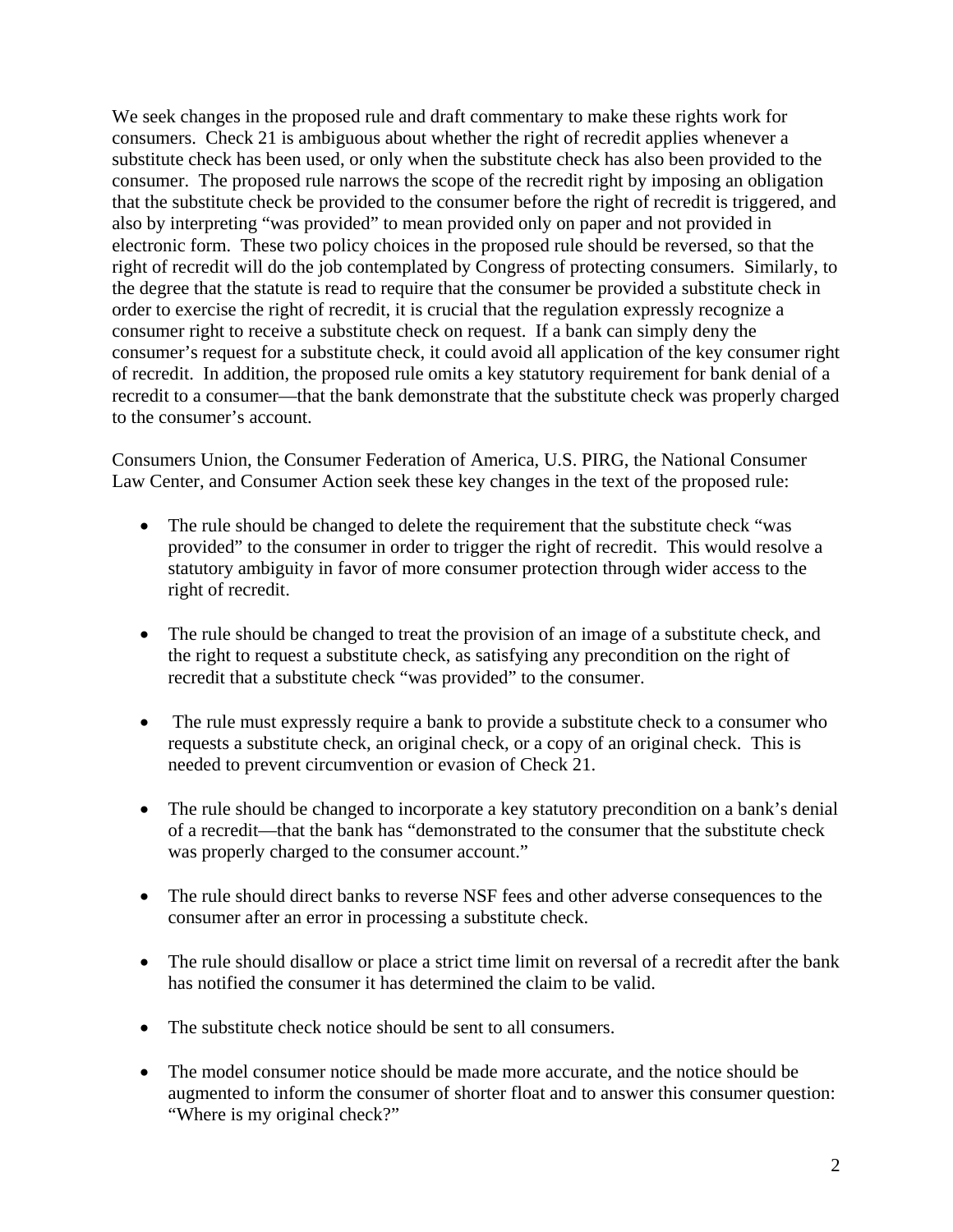- The Board should provide the model notices in both English and Spanish.
- The rule must require banks to accurately respond to consumer inquiries about how a particular check was processed and what rights and obligations attach to that check.
- The rule should prohibit non-bank creation of substitute checks.

# **Importance of these rules**

The Check 21 rules are important because the non-return of an original paper check may be caused by one of several different ways in which the payment was processed, each with different consequences for the check writing consumer. Three identical checks written by one consumer can be processed differently, leading to three very different sets of rights and protections. These widely varying sets of consumer rights are: 1) Regulation E protection (electronic check conversion); 2) dollar-capped Regulation E-style Check 21 recredit protection (substitute checks); or 3) no recredit right (voluntary truncation by bank agreement).

These three very different sets of legal rights and remedies apply when the circumstances appear largely identical to the consumer, who simply wrote a check and did not receive the original check back.<sup>[2](#page-2-0)</sup> This is already causing, and will continue to cause, significant consumer confusion. The Federal Reserve Board should reduce the opportunities for that confusion by interpreting the Check 21 right of recredit broadly, thus bringing at least the substitute check rule into closer alignment with the treatment of electronically converted checks covered by Regulation E.

The right of recredit is of high practical importance to consumers. Under traditional check law, a consumer's only remedies if a check is improperly paid are to persuade the bank to return the funds or sue the bank to enforce state law Uniform Commercial Code provisions. The Electronic Funds Transfer Act and Regulation E created a new, efficient, non-litigation remedy for consumers. That remedy is the right of recredit. With recredit, the consumer can get disputed funds put back into the account promptly. Recredit allows the consumer to avoid the harmful consequences of a dispute in the amount of a payment from the consumer's account, by getting the funds restored before a rent check bounces, a car insurance policy is cancelled due to an NSF check, or a late charge is incurred on a bill that would have been paid on time if not for the disputed funds being missing from the consumer's account. Recredit is easy and simple to invoke. A consumer can use recredit without a lawyer. Recredit avoids the expense and delay of litigation for all parties to the dispute. Congress chose to give consumers whose check processing is changed by Check 21 a right of recredit which strongly parallels the EFTA right. The changes we seek in the proposed rule and draft commentary are essential to making that right of recredit truly available to consumers.

The undersigned national consumer groups ask the Federal Reserve Board to use this rulemaking to bring the application and implementation of Check 21 closer to what Congress intended—that Check 21 would protect consumers while introducing more efficiency into the banking system. Because the right of recredit is crucial to protecting consumers, we ask the Federal Reserve

 $\overline{a}$ 

<span id="page-2-0"></span><sup>&</sup>lt;sup>2</sup> While electronic check conversion of periodic payments requires consumer authorization, major billers are beginning to condition acceptance of checks on this authorization, placing a notice in the fine print that submission of a check constitutes authorization for electronic check conversion. Consumers Union is receiving calls from consumers who had no awareness that they had "consented" to electronic check conversion.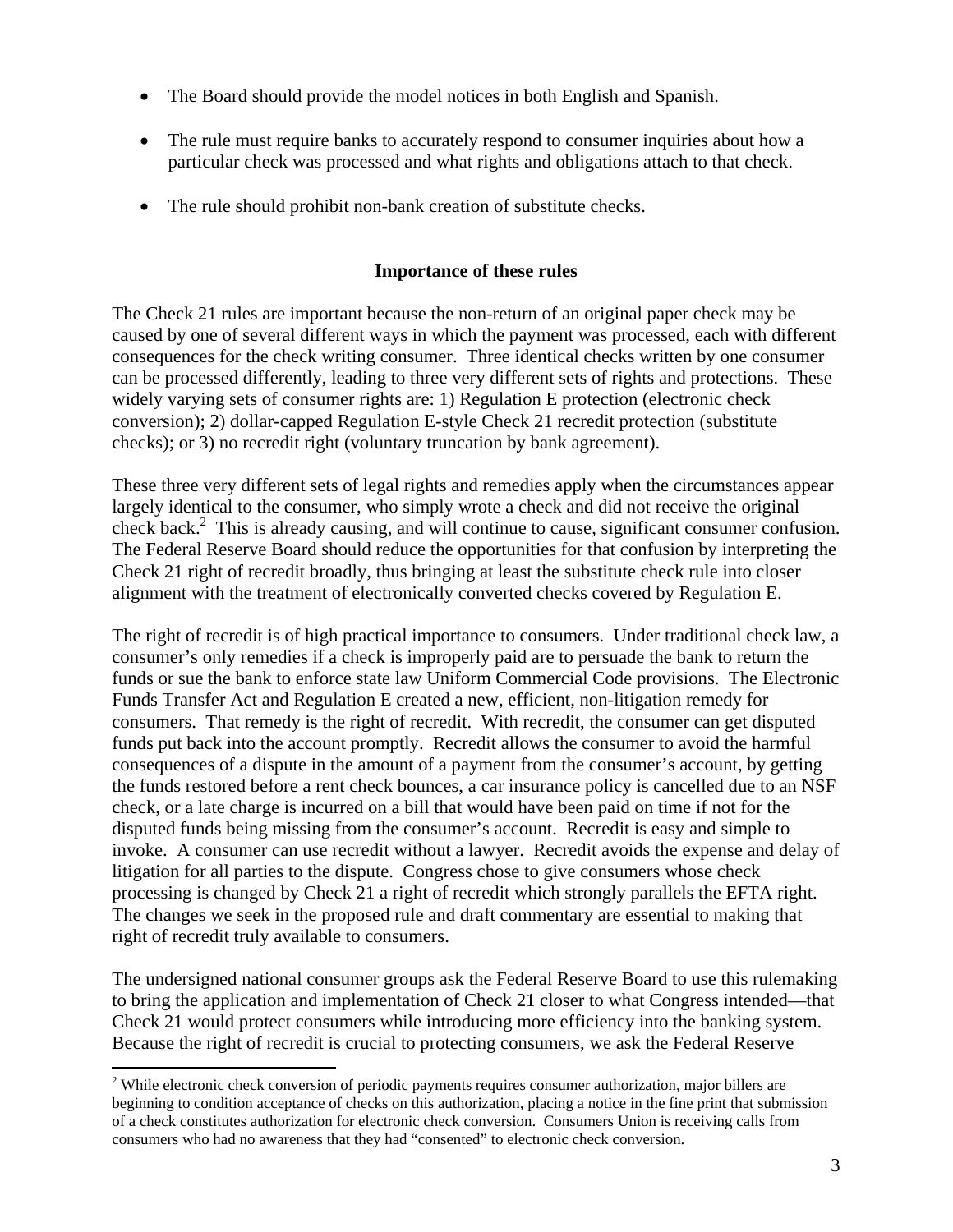Board to make the right of recredit available to all consumers whose payments are processed using substitute checks or who have a substitute check returned to them. This interpretation of the scope of the right of recredit will reduce the practical differences between the rights available to consumers whose checks are processed in whole or in part as substitute checks as compared to consumers whose checks are subject to electronic check conversion.

Three key changes in the rule are needed to provide sufficient access to the right of recredit. First, the Board should resolve the ambiguity in the statute about whether or not a substitute check must have been provided to the consumer to trigger the right of recredit. The Board should resolve that ambiguity in favor of broader access to recredit. Second, if the rule does impose a requirement that the substitute check "was provided" to the consumer, then the Board should change the rule to allow the provision of an image of a substitute check provided pursuant to an agreement to satisfy any such "was provided" precondition on the right of recredit. Third, the rule must expressly require that a bank give the consumer a substitute check upon request for a substitute check, an original check, or a copy of the original check. As presently drafted, the rule makes the right of recredit wholly illusory because it ties that right to whether the consumer was provided a paper substitute check, but does not require that a bank ever provide that piece of paper, even on request of the consumer.

A fourth key change we seek is for the regulation to impose on banks a requirement already imposed by the statute: that an otherwise proper application for recredit cannot be denied unless the bank demonstrates to the consumer that the substitute check was properly charged to the consumer's account.

Our comments are organized as follows:

Recredit issues Warranty issues Consumer notice issues Other substitute check issues Specific requests by the Board for comment Specific suggested changes to model notices……………..Attachment One Description of groups joining comments……………….....Attachment Two

#### **Recredit issues**

# **The legislative history shows that Congress intended expedited recredit to be available to consumers when a substitute check was erroneously charged to the consumer's account.**

The extensive statements in the legislative history that Check 21 was intended to protect consumers require that ambiguities in the statutory language be construed in favor of greater, not lesser, consumer protection. The legislative history indicates that Check 21 was intended to increase consumer protection. Congress Member Bachus, referring to an amendment offered by Congress Member Watt, stated: "Part of that language clarifies that nothing in this act shall diminish in any way and everything in this act shall preserve all consumer protections. In fact, we have added consumer protections in this act." 149 Cong. Rec. H 4987, June 5, 2003.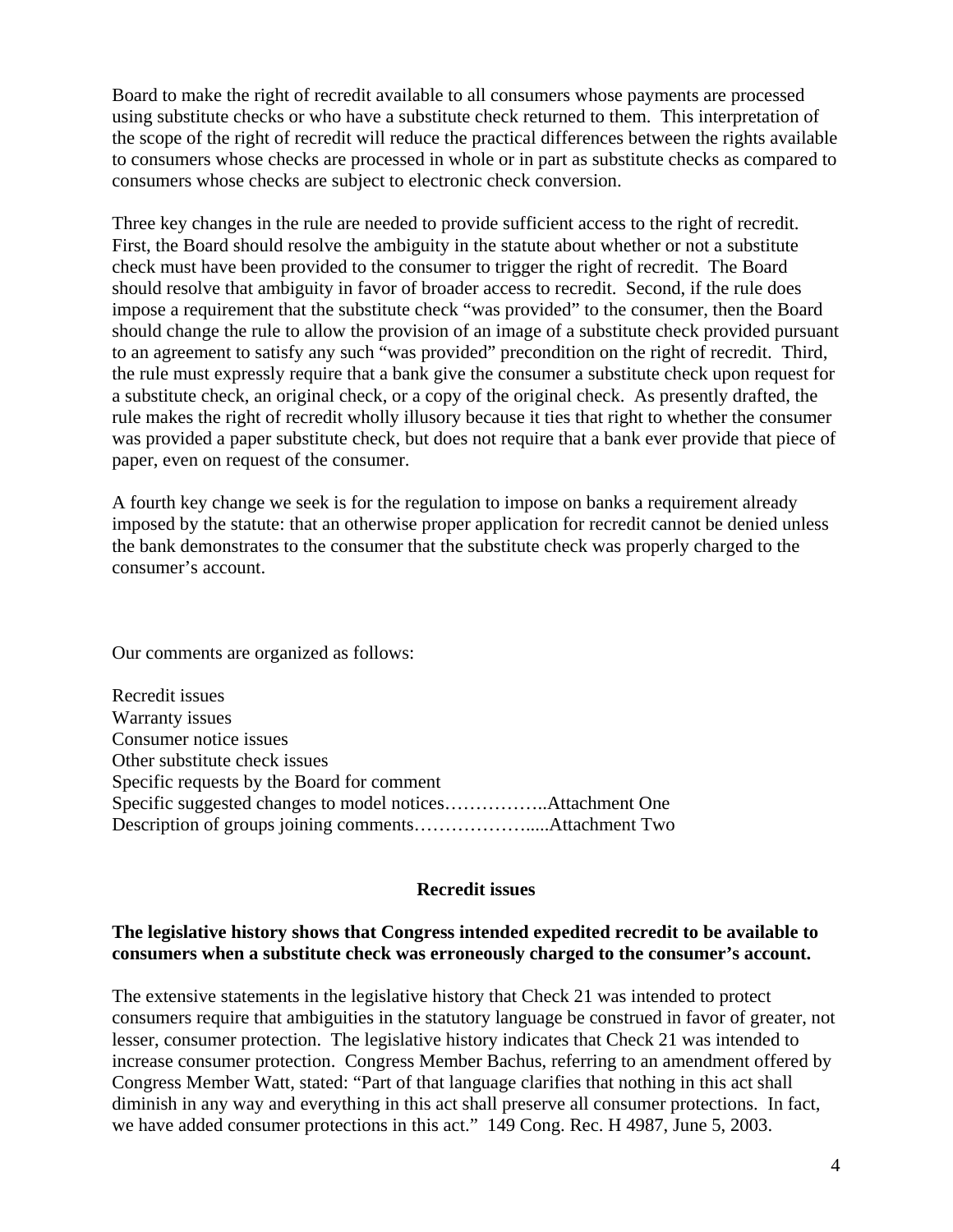The right of recredit, in particular, was intended by Congress to enhance consumer rights, allowing consumers to get their money back without navigating the intricacies of the UCC. Thus, Congress Member Davis (AL) stated to the House in the Committee of the whole:

I want to dwell for a minute on an act of simplification that this bill creates with respect to consumers. Right now, a good many of the people who are watching this or who are part of our districts have had the experience of looking at their bank ledgers and finding out that they have been credited [sic] for something that they did not think they wrote. A lot of people regularly run into these kinds of very small issues with the banking community, and those of us who went to law school can recall the portions of our bar books that summarize the UCC and the various protections, and they have been something of an imponderable maze.

This bill improves that. The expedited recredit provision has a number of very simple but very important features.

The first one is that if it is determined that a bank has falsely credited [sic] someone's account, within 1 day of that determination the bank must recredit the account. And there is a very specific window of time that is set to resolve a dispute. If a bank has not determined that a claim is valid within 10 business days, the bank has two options: either recrediting the lesser of the amount charged or \$25 [sic: \$2,500] with interest being recredited and any remaining amount with 45 calendar days. That is an important act of simplification.

149 Cong. Rec. H 4999-5000, June 5, 2003.

The first three items discussed below must be changed in order for the proposed rule to serve Congress' goal of offering recredit as a simple, accessible remedy when a substitute check was erroneously charged to a consumer's account.

# **The rule should not restrict recredit to a consumer who was provided with a substitute check.**

Congress' intent should be honored by resolving a significant ambiguity in the statutory language of the recredit section in favor of more access to recredit. The first subsection of the recredit section of Check 21 talks about the claim existing when a substitute check "was provided" to the consumer; but the two more specific subsections on the procedures for claims and on when a bank must recredit a consumer account both omit any restriction on the right of recredit only to substitute checks that were provided to the consumer. Each of these two more specific subsections focus not on what was provided to consumer, but on what was charged against the consumer's account.

Section  $7(a)(1)(A)$  of Check 21 states that, in general, a consumer may make a claim for expedited recredit if the consumer asserts in good faith that the bank charged the consumer's account for a substitute check that was provided to the consumer. However, the more specific "procedures for claims" provisions of subsection 7(b) do not require a consumer to allege or prove that he or she was provided with a substitute check. Even more importantly, subsection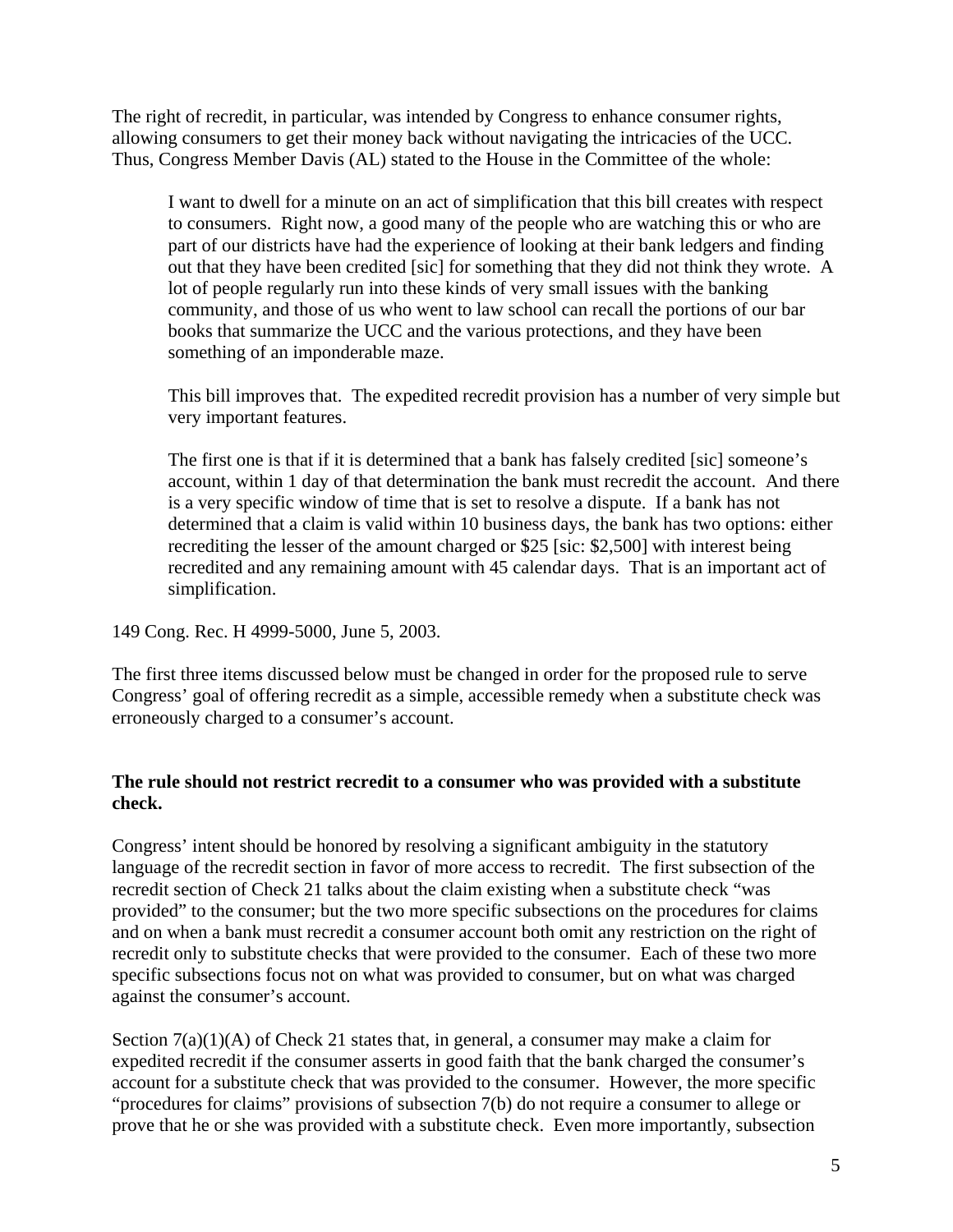7(c), states when "the bank shall recredit" a consumer's account without conditioning recredit upon the consumer having been provided with a substitute check. Under subsections (b) and (c), the availability of recredit depends upon whether a substitute check was properly charged to a consumer account, and whether the bank has both provided the consumer with the original check or an accurate copy of the original check and demonstrated to the consumer that the substitute check was properly charged to the consumer account.

Subsection 7(b) requires that the consumer give the bank a description of the claim, including an explanation of why the substitute check was not properly charged to the consumer's account or an explanation of the warranty claim with respect to such check. The consumer must also state that he or she suffered a loss, give an estimate of the amount of the loss, and give the reason why production of the original check or a better copy of the original check is necessary to determine the validity of the charge to the consumer's account or of the warranty claim. Finally, the consumer must give sufficient information to identify the substitute check and to investigate the claim. There is *no* requirement in subsection 7(b) that the consumer provide a copy of the substitute check, and *no* requirement that the consumer allege that she was provided with a substitute check. Instead, the claim procedure is focused on showing that a substitute check was erroneously charged to the consumer's account, and how that erroneous charge harmed the consumer.

Subsection 7(c) plainly states a bank's obligation to recredit a consumer account without limiting that obligation to those occasions when a substitute check was provided to the consumer. Subsection (c) requires that a bank "shall recredit a consumer account…for the amount of a substitute check that was charged against the consumer account" if the consumer submits a claim that meets the requirements of subsection (b) and the bank has not provided to the consumer the original check or a better copy of the original check and also demonstrated to the consumer that the substitute check was properly charged to the consumer account.

The availability of expedited recredit for a breach of a warranty claim is additional evidence that Congress did not intend to restrict the right of recredit solely to circumstances where a substitute check was provided to a consumer. Subsection 7(a) and 7(b) both refer to the availability of recredit for a check upon which the consumer has a warranty claim. The warranty, however, as defined in Section 5 of Check 21, is triggered by the transfer, presentment or return of a substitute check for consideration "regardless of whether the warrantee receives the substitute check or another paper or electronic form of the substitute check or original check." This language in Section 5 expressly defines the warranty claim to be available when a substitute check was charged to the account, regardless of what was provided to the consumer.

The substitute check warranty is a key warranty, protecting consumers against the risk of double payment when a substitute check has been used. It would make very little sense to structure the recredit right as a remedy for this "no double debit" warranty but then restrict recredit to when the consumer was provided a substitute check. The warranty explicitly runs to the consumer regardless of what the consumer has received, including a paper or electronic form or the substitute or the original check.

The legislative history strongly suggests that Congress intended the remedy of expedited recredit to be available to all consumers with a dispute about whether a substitute check was properly charged. The principal sponsor of the measure, Congress Member Ford, told the House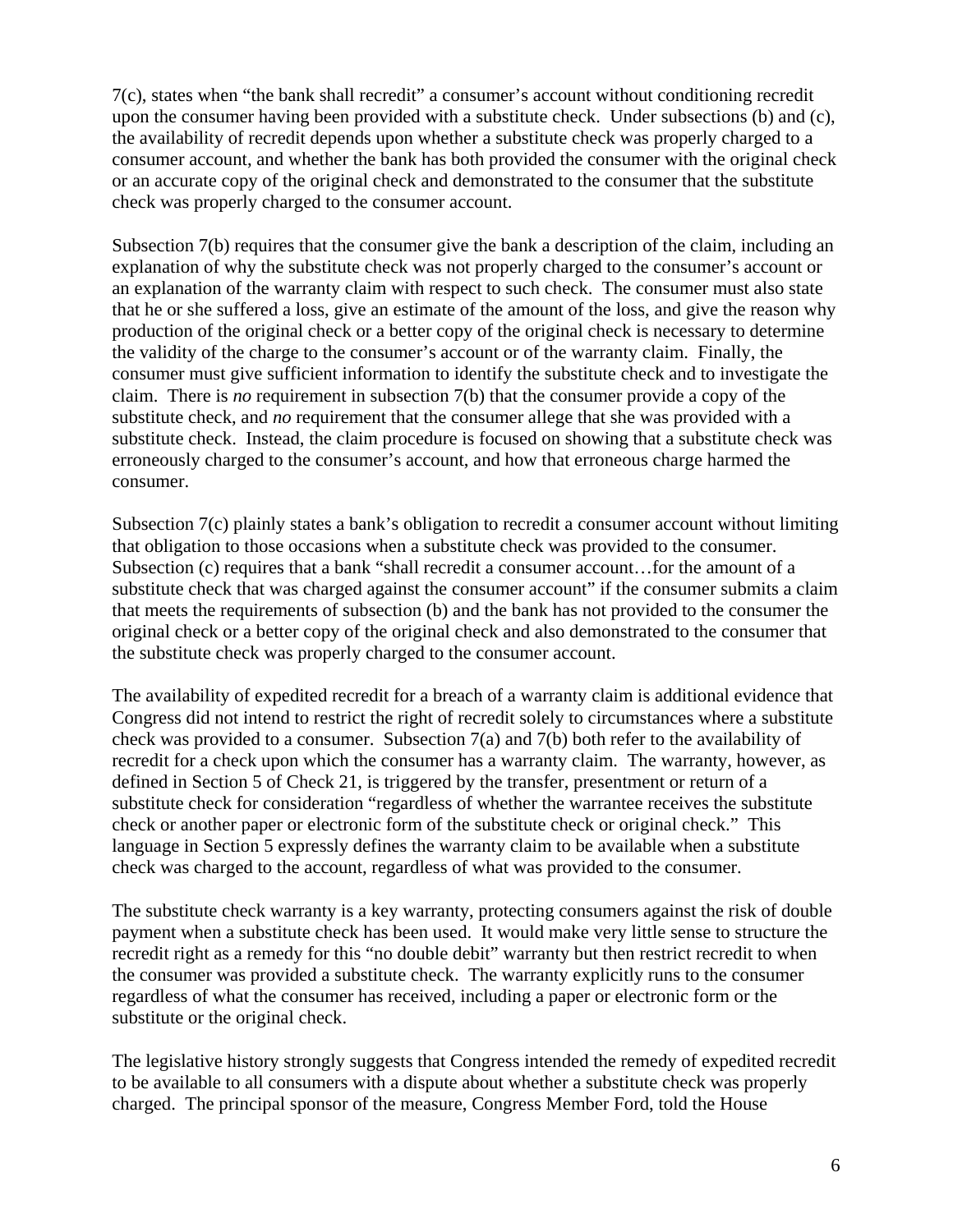Subcommittee on Financial Institutions and Consumer Credit of the Committee on Financial Services:

Finally, Check 21 establishes a new consumer right—an expedited re-credit for contested substitute checks. If a substitute check is not properly charged to a consumer's account, banks must re-credit the consumer for the amount of the check, up to \$2,500, within 10 business days. This is a new and important consumer protection established by this bill.

Transcript of hearing on H.R. 1474—Check Clearing for the 21<sup>st</sup> Century Act, Committee on financial Institutions and Consumer Credit, Committee on Financial Services, April 8, 2003, p. 7.

Congress Member Ford similarly described the bill to the full House at the reading of the conference report: "Check 21 is a strongly pro-consumer bill." He described for the full House four areas in which Check 21 is pro-consumer, including:

Fourth, Check 21 establishes a new and important consumer protection - an expedited recredit *for contested substitute checks.* A consumer who raises a dispute because a check that *has been rendered into a substitute has been improperly charged* to his account will receive a recredit within 10 business days, for amounts up to \$2,500. This 'right of recredit' is an important part of this bill.

149 Cong. Rec. H 9290-9291 (Oct. 8, 2003) (italics added).

The bill's principal legislative sponsor described the right of recredit as a right which is available "*for contested substitute checks*" which have "*been improperly charged*." The scope of the right of recredit under the proposed rule is significantly narrower than this. The Congressional discussion ties the availability of the right of recredit to whether a substitute check has been improperly charged to a consumer's account, not to whether a substitute check was provided to the consumer. The bill's principal sponsor Congress Member Ford goes on to note that where there were differences in the House and Senate bills, "in each case, the conference adopted the pro-consumer position." He went on to point out that the conference report retains an amendment: "which stipulated that the consumer need not currently be in possession of the substitute check to enjoy the right of expedited recredit." 149 Cong. Rec. H 9291 (Oct. 8, 2003).

The Congressional intent that recredit be available to remedy a contested substitute check which has been improperly charged to a consumer's account can only be honored by resolving the statutory ambiguity between subsection 7(a), which refers to a substitute check having been provided, and subsections 7(b) and 7(c), which confer a right of recredit irrespective of whether a substitute check was provided, in favor of subsections 7(b) and 7(c). To do this, proposed Section 229.54(a) and the associated commentary must be changed to eliminate any "was provided" precondition to recredit.

# **If a "was provided" requirement is retained in the rule, then the rule and commentary should be changed to indicate that a consumer who receives an image of a substitute check was provided with a substitute check.**

Under both Section 7(a) of the statute and Section 229.54(a) of the proposed rule, a consumer is entitled to make a claim for recredit "for a substitute check that was provided to the consumer." As discussed above, other parts of Section 7, including the subsection 7(c) that requires a bank to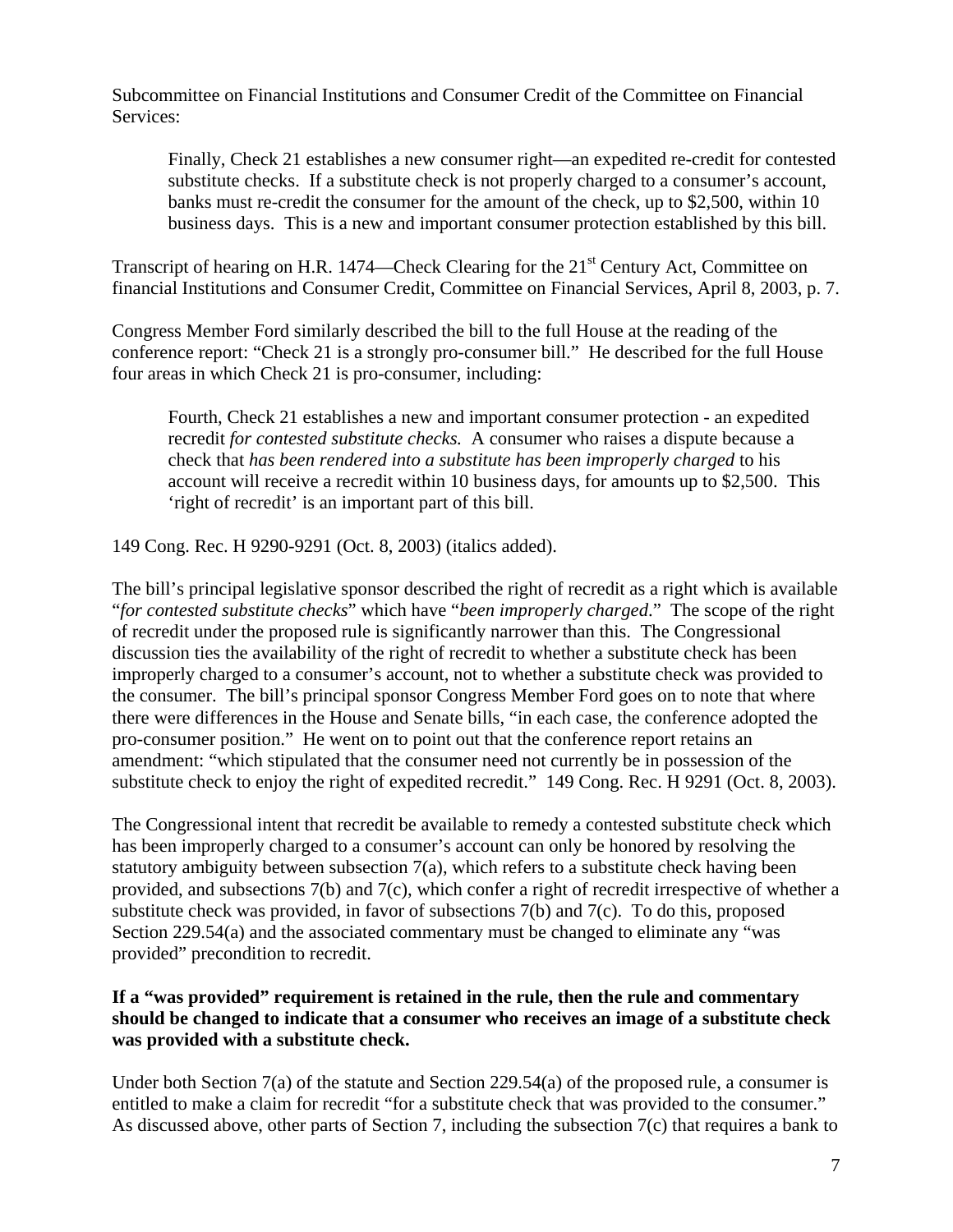make the recredit, do not make "was provided" a precondition to the right of recredit. If, however, this is retained as a precondition in the rule, then the scope of the recredit right will be significantly affected by how the triggering condition of "was provided" can be satisfied. This is not addressed in the statute. The commentary takes a too narrow approach, concluding that a substitute check cannot be provided to the consumer electronically. Comment 1 to Section 229.54(a) states that "a consumer that received only an image statement containing an image of a substitute check would not be entitled to make an expedited recredit claim…."

As banks enter into image statement agreements with their customers, it is more and more likely that the substitute check will be "provided" as an electronic image, rather than as a paper copy. The definitions state that a substitute check is a paper item but those definitions do not address the effect of providing that paper item electronically, in the same fashion that other documents required by law to be in writing can be provided electronically.

The rule permits a bank to discharge its obligation to a consumer to provide an original check or a sufficient copy by providing an electronic image, where the consumer has agreed to receive that information electronically. Sections 229.54(e)(2)(i), 229.58. At the same time, the commentary treats the provision of an electronic image of a substitute check to a consumer pursuant to an agreement as *not* qualifying as the provision of a substitute check sufficient to trigger the recredit right. Comment 1 to Section 229.54(a). Thus, the commentary allows a bank to satisfy its obligations to a consumer electronically, but does not allow a substitute check that was provided electronically to trigger a consumer's recredit rights. This makes no sense.

The commentary overstates the requirements of the statute when it says that a consumer may make a claim for expedited recredit only for a substitute check that he or she "has received." "Received" is not a requirement found in any part of Section 7 of Check 21. Section 7(a) discusses a substitute check that "was provided" to the consumer. Paper documents can be *provided* electronically, when the consumer has agreed to receive them electronically. This is the heart of the federal Electronic Signatures in Global and National Commerce Act (E-Sign). 12 U.S.C. § 7001.

As discussed above, we question whether, in fact, the statute restricts recredit to when a substitute check "was provided" to the consumer, and urge that the conflicting statements in subsection 7(a) as compared to subsections 7(b) and (c) be resolved in favor of the language of subsections 7(b) and (c) and the absence of any "was provided" requirement. However, the structure of Section 7 provides strong support for the conclusion that, *if* a substitute check must be provided to trigger the recredit right, it could be provided by making the substitute check available in electronic form or by making it available on request, as well as by including it with the statement. For example, subsection  $7(a)(2)$  provides a rule for starting the consumer's time to make a claim. It does not tie that time period to the date that a substitute check was provided to the consumer. Instead, subsection  $7(a)(2)$  triggers the time period for action by the consumer from the later of the date that the financial institution mails or delivers a periodic statement of account which contains the information concerning the transaction, or the date on which a substitute check is "made available" to the consumer. This suggests that making the substitute check available in electronic form, or available upon request, should be sufficient to satisfy any "was provided" precondition.

Subsection 7(h) also supports the interpretation that the consumer need not have been provided with a physical paper substitute check in order to exercise the right of recredit. This subsection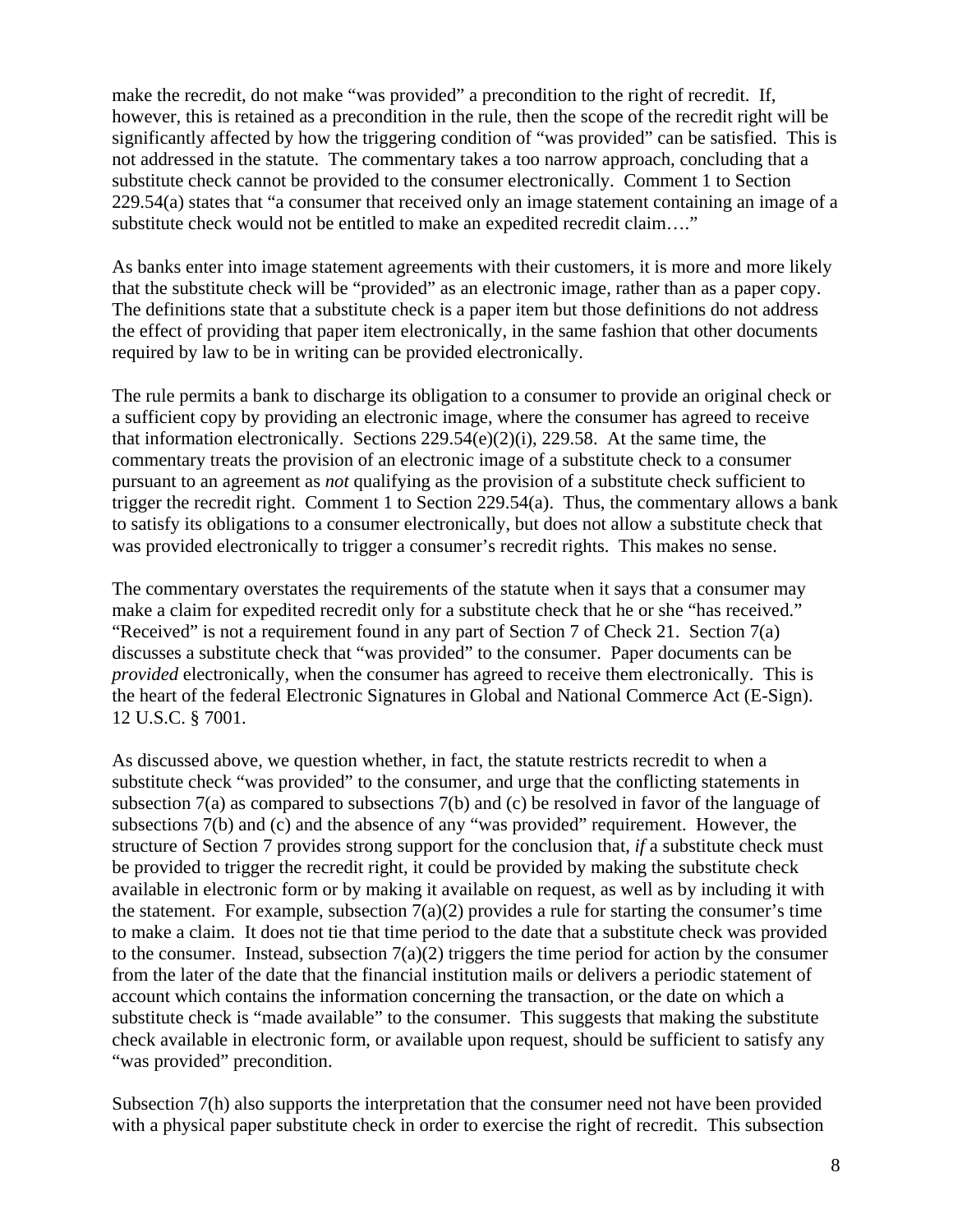clarifies that a consumer who was provided a substitute check may make a claim for expedited recredit under Section 7 "whether or not the consumer is in possession of the substitute check." There are several reasons why a consumer would not be in possession of a substitute check which was provided to the consumer, including that the substitute check was lost, the substitute check was provided electronically, or that the provision of the substitute check occurred by giving the consumer a right to request the substitute check rather than by sending a physical paper document.

The author of this amendment, Congress Member Davis (AL), engaged in an extensive discussion with witnesses from Consumers Union and from the banks, expressing the view that consumer should be able to access the recredit right without a physical substitute check. Congress Member Davis:

Let me ask you a fairly basic question. Do you or Mr. Cloutier or anybody else on the panel think that the substitute check is an important instrument in resolving a dispute between a consumer and the bank, or resolving some issue as to the amount of how much a check was written for? Do any of you think that a substitute check is a necessary part or even a very helpful part in getting to the bottom of that kind of a question?

### Mr. Cole:

Only to the extent that that is what is presented to our bank—if that is the evidence that we have. Now, we will also have that on microfilm, so it is very unimportant, actually. We will be using the records.

### Congress Member Davis:

So presumably what Ms. Duncan is saying is that obviously if someone walks in with a substitute check, that is a very strong argument in their quiver. But if they do not walk in with a substitute check, there are any number of other means for determining a dispute. That is presumably what she is saying. Now, given that, why isn't she correct? If the substitute check is not necessary to get to the bottom of a dispute between a consumer or customer and the bank, why should we differentiate between people who have a substitute check and those who do not with respect to the re-credit provisions?

Transcript of hearing on H.R. 1474—Check Clearing for the 21<sup>st</sup> Century Act, Committee of Financial Institutions, April 8, 2003, p. 53.

The rule and the commentary should be changed so that any precondition to recredit that a substitute check was provided is satisfied if the consumer was provided with either: 1) an image of a substitute check; or 2) another form of check image accompanied by a right to request a substitute check.

If the rule retains any "was provided" precondition on recredit, then the issue of whether that provision could be through an image significantly affects the scope of the right to recredit. The narrow interpretation in the draft commentary will restrict the right of recredit far more than necessary; is inconsistent with the principles of electronic provision of consumer information authorized by E-Sign; and will require consumers to learn about and engage in the extra step of requesting a paper substitute check in order to invoke the legal rights provided by the statute.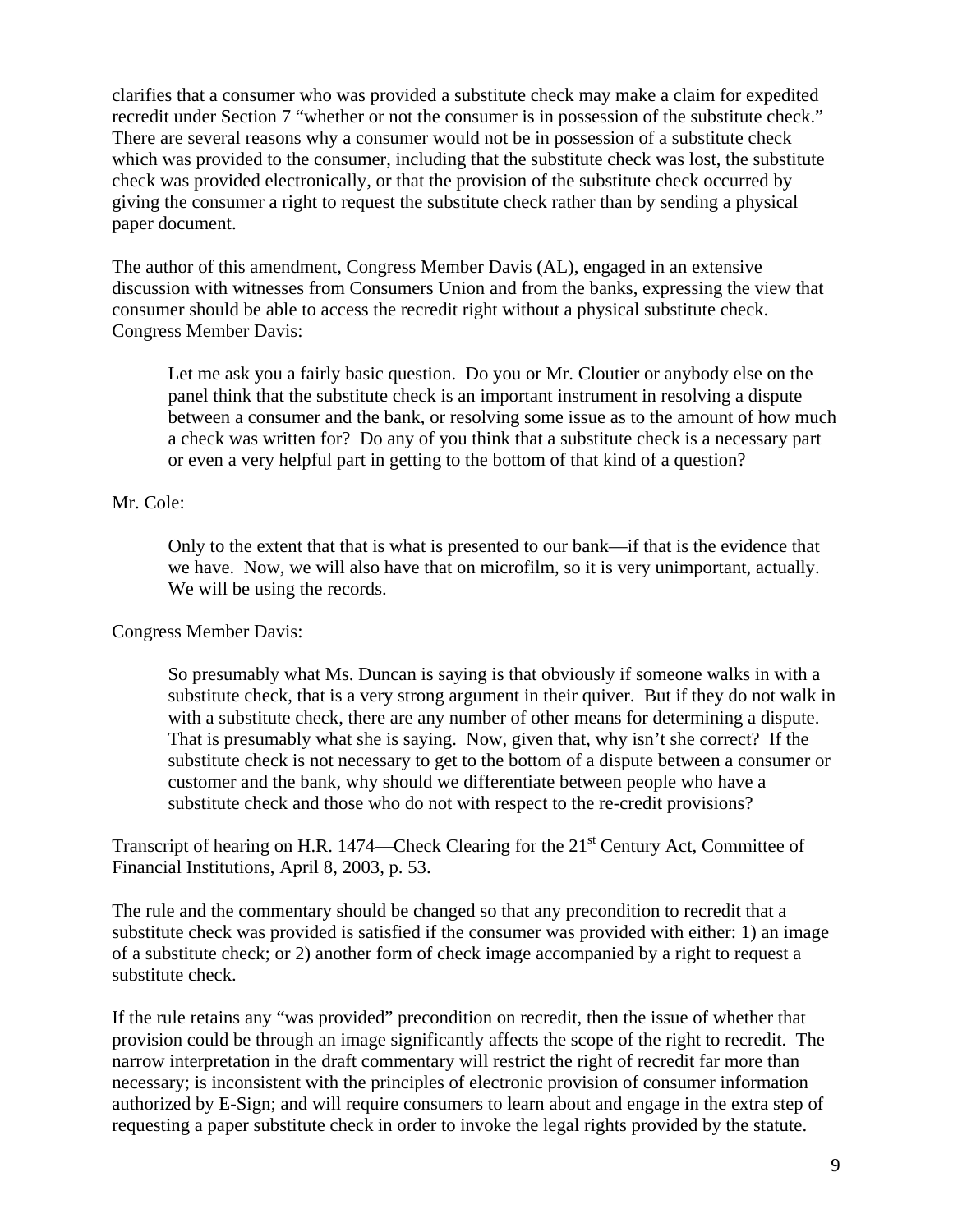The extra step of requiring a paper form of the substitute check is inconsistent with the legislative history about the purpose of the recredit right. At the second House Subcommittee hearing on Check 21, Chairman Oxley stated that "there is little need for paper checks in today's payment system," then went on to say "This bill protects consumers by ensuring that they have *the ability to retrieve improperly debited funds* and are given information on the operation of this new system." Transcript of hearing on H.R. 1474—Check Clearing for the 21<sup>st</sup> Century Act, U.S. House of Representatives, Committee on Financial Institutions and Consumer Credit, Committee on Financial Services, April 8, 2003, p. 5 (italics added). Congress Member Hart, also a principal legislative sponsor of Check 21, told the House Subcommittee: "Consumers will benefit from a new expedited right of re-credit for amounts up to \$2,500." Transcript of hearing on H.R. 1474—Check Clearing for the 21<sup>st</sup> Century Act, U.S. House of Representatives, Committee on Financial Institutions and Consumer Credit, Committee on Financial Services, April 8, 2003, p. 9.

It makes no sense to treat a consumer who receives a statement containing an image of a substitute check differently from a consumer who receives a paper substitute check. If there is a dispute about the payment of the check, that dispute is highly likely to be about the amount paid, the person to whom the check was paid, or the number of times the check was paid. None of these are any less of an issue because the consumer was given an image of a substitute check rather than a hard copy of the substitute check.<sup>[3](#page-9-0)</sup>

The commentary's conclusion that a substitute check is insufficient to satisfy any "was provided" precondition on the recredit right also is inconsistent with principles of efficiency and economy in the banking system. Banks may wish to encourage consumers to accept image statements because they are cheaper to provide. Some consumers may want image statements, because they can more readily manipulate the information on a home computer, if the consumer feels that computer is sufficiently secure. However, if substitute check rights attach only when a physical paper substitute check is provided, and not when the substitute check is provided via an electronic image, then consumers can maximize their consumer rights only by behaving in the least efficient fashion for the banks—by insisting on paper substitute checks. Since image accounts are likely to permit the consumer to request a copy of an image received, it seems particularly illogical for the rule to deprive consumers who received an image form of a substitute check of the opportunity for recredit. The effect will either be to add delay while consumers seek physical paper substitute checks, or the loss of consumer rights due to lack of knowledge that the consumer's rights would improve if he or she requested a paper substitute check.

If the Federal Reserve Board resolves the ambiguity in the statute against consumer protection and retains the proposed rule's approach that recredit requires that a substitute check "was provided," then the Board should treat that requirement as satisfied by provision of an image of the substitute check, and by provision of another kind of image accompanied by the right to request a substitute check. This requires a change in Comment 1 to Section 229.54(a).

1

<span id="page-9-0"></span> $3$  The comments suggest that a consumer who receives an image of a substitute check will have the warranty, but not the recredit. Having the substitute check warranty without the recredit right is inadequate. The recredit right was added precisely because the remedies for check warranty generally available under the UCC are not practical for most consumers. Indeed, in describing the need for the right of recredit, as a more simple and usable right than any offered by the UCC, Congress Member Davis (AL) described the UCC as "something of an imponderable maze." 149 Cong. Rec. H 4999, June 5, 2003.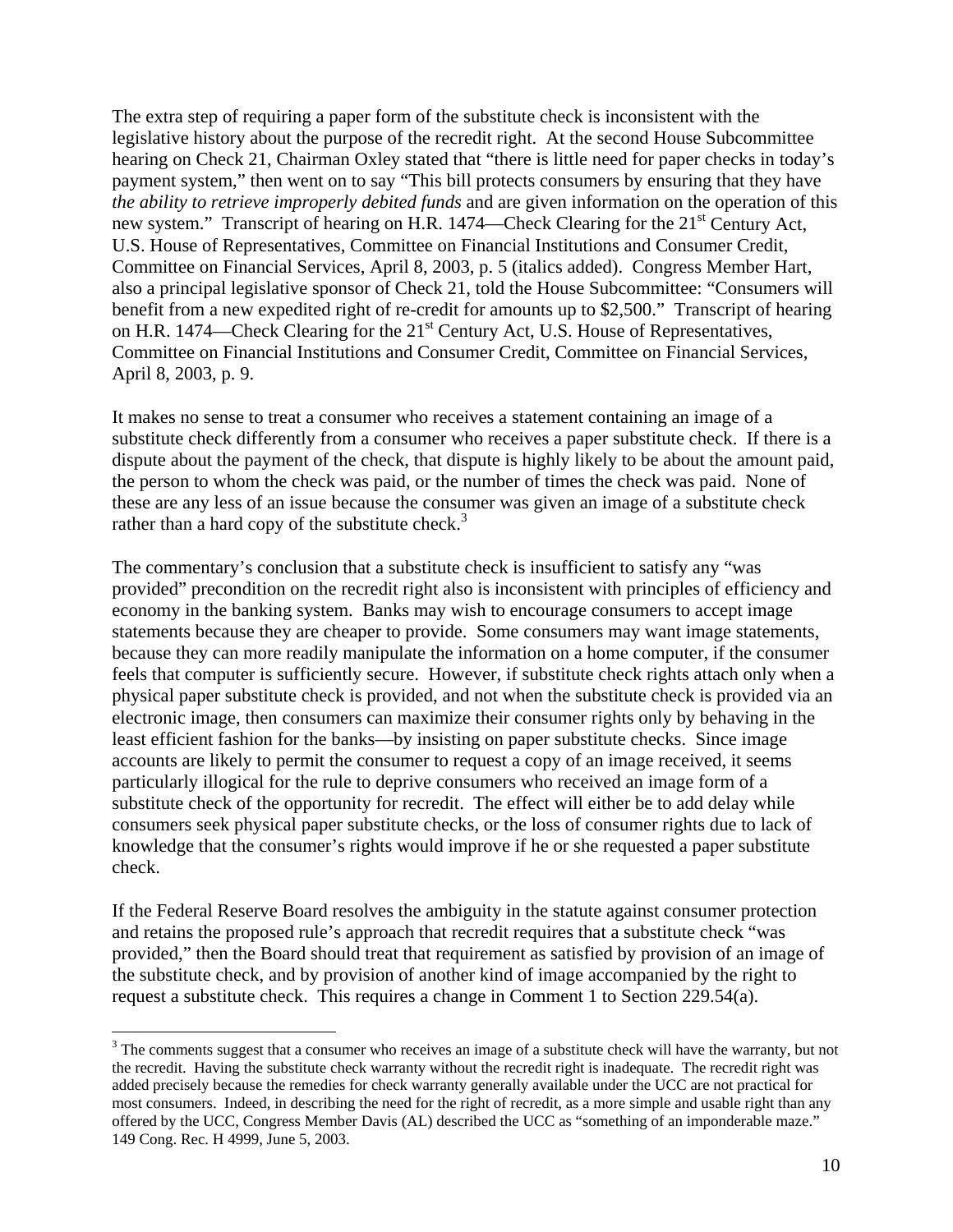### **The rule must require a bank to provide the consumer with a substitute check in response to a request for a substitute check, an original check, or a copy of an original check.**

The rule must be changed to expressly confer on consumers a right to receive a substitute check on request. If the right of recredit is to depend upon provision of a substitute check, and a bank can defeat that right simply by refusing to provide a substitute check when requested, then the right is truly illusory.

The legislative history does not suggest that Congress intended the Check 21 right of recredit to be an illusion or a sham. The bill's principal sponsor, Congress Member Ford, referred to the right of recredit as "a new protection for consumers." 149 Cong. Rec. H 4999, June 5, 2003.

Congress Member Bachus described the conference committee's action on Check 21, thus: "we have also added new consumer protections that go beyond present law." 149 Cong. Rec. H 9292 (Oct. 8, 2003). Congress Member Frank also referred to the fact that in the bill: "We add new protections for consumers." He referred to the right of recredit, as already described by Mr. Ford, as one of those protections. 149 Cong. Rec. H 9292 (Oct. 8, 2003).

The legislative history also reveals Congress' expectation that consumers would in fact be able to get substitute checks under Check 21. Chairman Oxley told the full House, in introducing the conference report on H.R. 1474: "businesses and consumers continue to have the option of accepting checks in paper form." 149 Cong. Rec. H 9290, Oct. 8, 2003. Congress Member Bachus stated that consumers will have a right to get a substitute check under Check 21. In response to a question by Congress Member Sanders about how many people in fact willed be getting substitute checks, Congress Member Bachus stated: "*And she will have a right to get those, so she will have that right if she wants it. She can request it*." Transcript of hearing on H.R. 1474—Check Clearing for the 21<sup>st</sup> Century Act, U.S. House of Representatives, Committee on Financial Institutions and Consumer Credit, Committee on Financial Services, April 8, 2003, p. 11 (italics added). Congress Member Frank told the full House that the Act promotes efficiency "while protecting consumers," stating: "This bill, as I said, does do that with regard *to your ability to get the check if you actually need it*." 149 Cong. Rec. H 4996 (italics added). Referring to a consumer's access to a substitute check, the Federal Reserve Board's Dr. Ferguson assured the House Subcommittee that consumers "*simply have to request one*." Transcript of hearing on H.R. 1474—Check Clearing for the 21<sup>st</sup> Century Act, U.S. House of Representatives, Committee on Financial Institutions and Consumer Credit, Committee on Financial Services, April 8, 2003, p. 23 (italics added).

The Board's Vice Chairman also told Senators that consumers have a right under Check 21 to receive a paper substitute check on request. He stated to the Committee on Banking, Housing and Urban Affairs of the U.S. Senate:

I have been privileged to work with this committee on one such initiative, the Check Truncation Act, or Check 21. This legislation removes a legal impediment and should, over time, foster greater use of electronics in the check clearing process *while also preserving the rights of consumers* and *banks to receive paper checks.*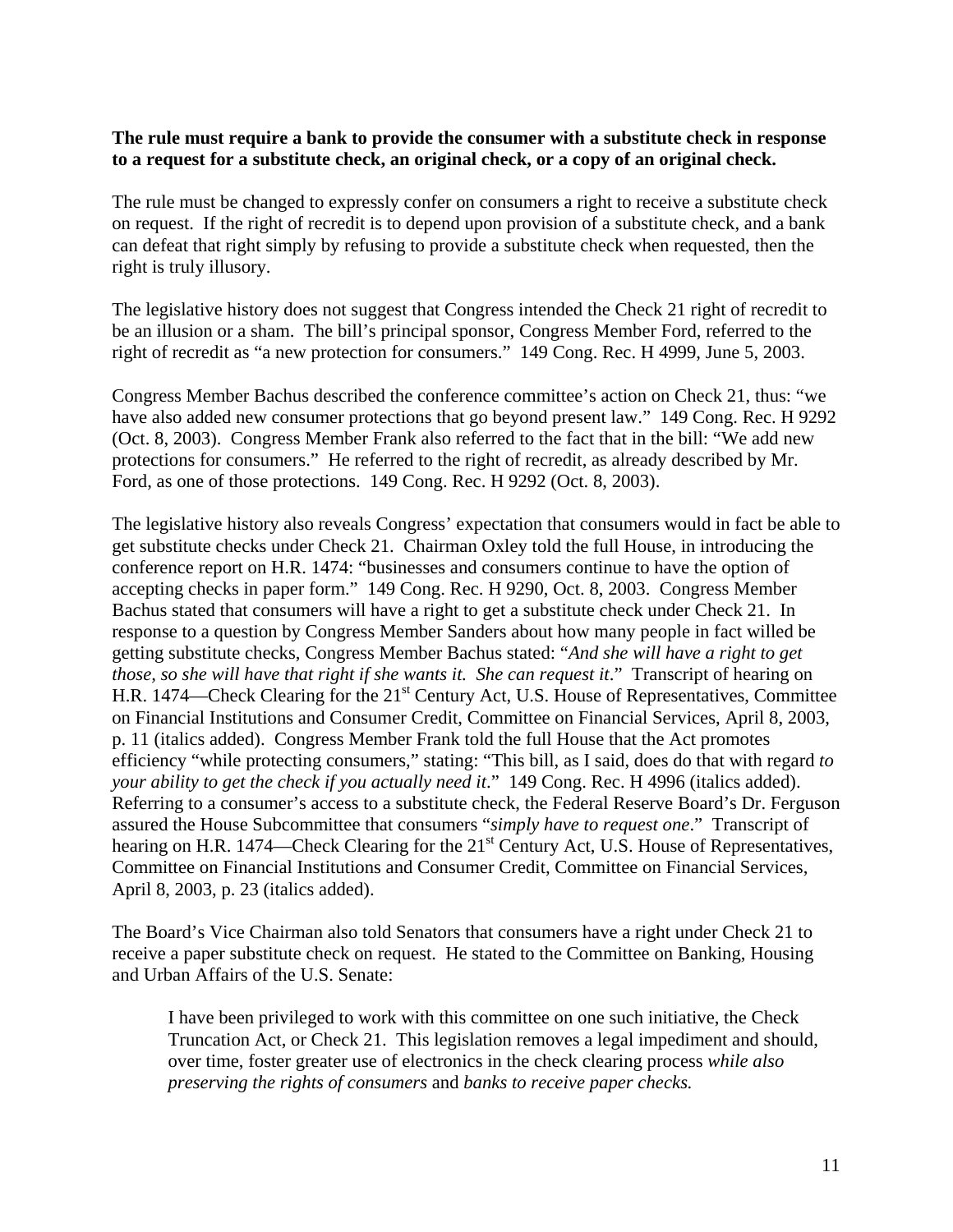Testimony of Vice Chairman Roger W. Ferguson, Jr., statement on his renomination as Vice Chairman of the Board, to the Committee on Banking, Housing, and Urban Affairs, U.S. Senate, Oct. 14, 2003, p. 3.

If a bank can simply refuse to provide a consumer with a substitute check even on request, then the right of recredit will be easily evaded. Congress gave the Board the authority to prescribe regulations "as may be necessary to implement, prevent circumvention or evasion of, or facilitate compliance with the provisions of this Act." Check 21, Section 15. The Board should prevent evasion of the recredit right by requiring depositary and payee banks to provide a consumer with a substitute check on request. Since consumers may not know exactly what to ask for, the obligation to provide a substitute check should apply when the consumer requests a substitute check, an original check, or a copy of an original check.

# **The rule does not adequately set forth the standards a bank must meet to find a recredit claim invalid. It omits the key statutory requirement that the recredit must be given if the bank has not "demonstrated to the consumer that the substitute check was properly charged to the consumer account."**

Section 7(c) of Check 21 requires that a bank must recredit the consumer's account, when the consumer submits a claim meeting the procedural requirements of Section 7(b), if the bank has not both provided the original check or an accurate copy of the original check and "demonstrated to the consumer that the substitute check was properly charged to the consumer account." Section  $7(c)(1)(B)(i)(II)$ . The proposed rule, by contrast, entirely omits the obligation of a bank which denies a claim to demonstrate that the substitute check was properly charged to the consumer account. The proposed rule simply tells a bank what to do if it determines a claim to be valid or invalid, but the rule is silent on how a bank is to make that determination. Section  $229.54(c)(1)$  and (2). This silence suggests a degree of discretion in the bank which is wholly inconsistent with the statute, and which omits a key consumer protection adopted by Congress that a bank shall recredit the consumer's account if the bank has not "demonstrated to the consumer that the substitute check was properly charged to the consumer account." Section 229.54(c) of the proposed rule must be revised to incorporate this requirement of Section  $7(c)(1)(B)(i)(II)$  of the Act.

# **The rule should make it clear that the consumer, not the bank, determines whether a copy is sufficient to resolve the dispute.**

The statute refers to the original check or a better copy of the original check. The rule replaces "better copy" with "sufficient copy," but does not state in Section 229.54 on recredit or in the definition of "sufficient copy" in Section 229.2(aaa) who decides whether a copy is sufficient. The concept of "sufficient copy" should not replace the statutory requirement for a "better copy," unless the rule also requires that, for a copy to be sufficient, it is either a better copy than what has previously been provided to the consumer, or it is a copy which otherwise resolves the dispute to the customer's satisfaction; that is, a copy that the consumer deems to be sufficient.

If a bank can make a unilateral decision that a copy is sufficient, the consumer will not be put in the same place by Check 21 as if the original check had been provided. Allowing the consumer, rather than a bank, to determine a sufficiency of the copy is one way to ensure that a bank does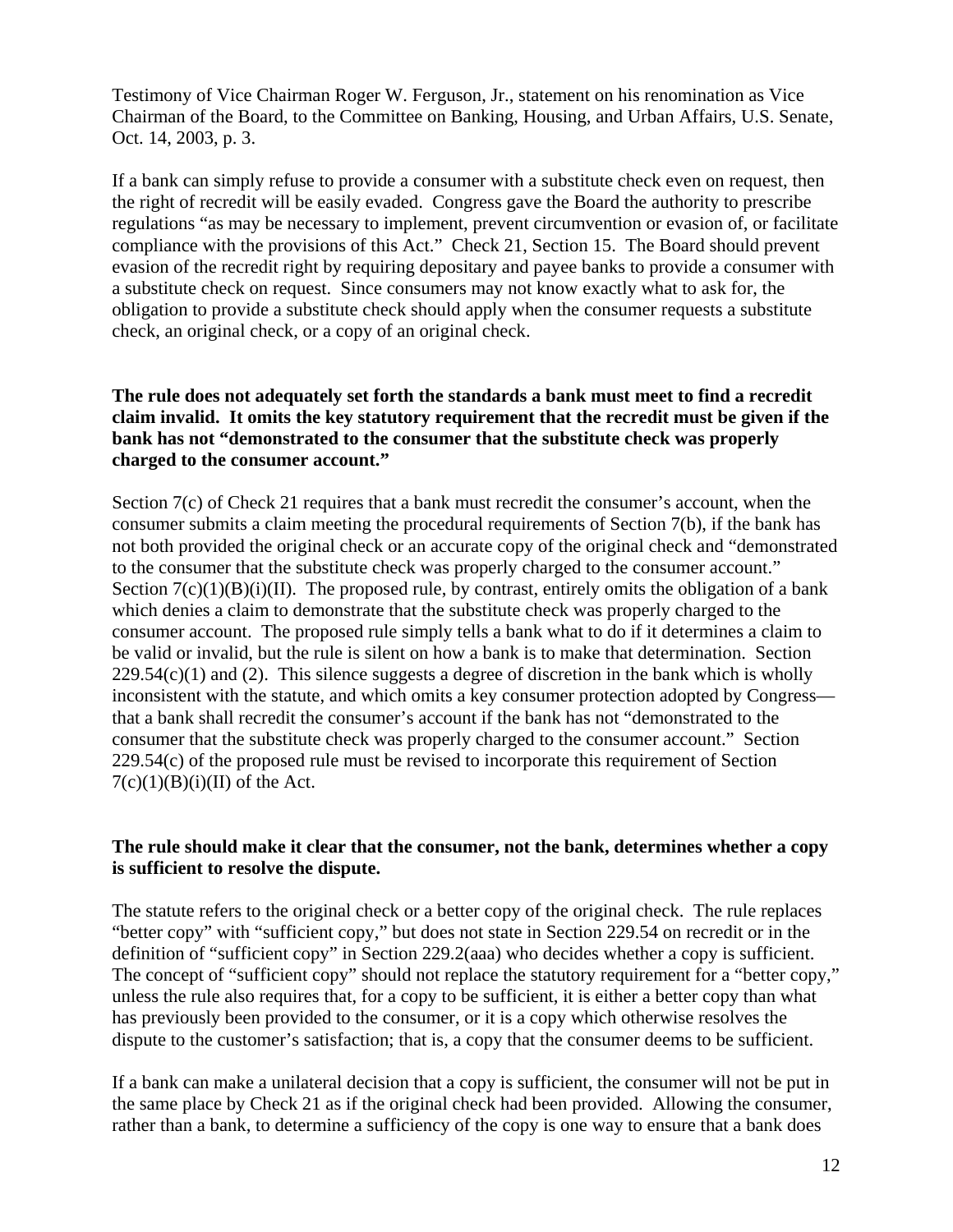not attempt to satisfy the statutory obligation to provide a better copy with a copy that is not adequate to resolve the dispute. This change will also prevent a bank from simply reproviding to the consumer the same document which the consumer has already found to be inadequate. Giving the consumer another copy of what he or she has already found to be insufficient, and about which a claim has been filed, cannot meet the statutory requirement for production of either the "original check or a better copy" of the original check. The proposed rule's use of the term "sufficient copy" should not change that result.

# **The rule should be changed to clarify that an oral claim is timely even if information is required in writing.**

Comments 7 and 9 to Section 229.54(b) say that a bank may insist on a written claim, rather than on written information in support of a timely oral claim. This is inconsistent with the statute, which permits an oral claim. We do not object to the portion of Section 229.54(b) that starts the time clock for bank action from the submission of the information which the bank is permitted to require in writing. However, the commentary errs when it characterizes the written submission as the actual claim when there has been a prior oral claim. This makes a difference in determining whether a claim is timely.

Section  $7(a)(1)$  of Check 21 defines a claim without requiring that it be in writing. A bank's exercise of its discretion to require that the information be provided in writing does not prevent the initial oral claim from satisfying the time period requirement. Section 7(b)(2) refers to the discretion of the bank to require the consumer to submit "the information" in writing, not to any discretion in the bank to require that the claim *itself* be submitted in writing. The claim exists when it is made orally, even if the bank subsequently exercises its right to require that information be provided in writing. The oral claim should satisfy the time period for action by the consumer. The rule should be augmented, and comments 7 and 9 to Section 229.54(b) changed, to make this clear.

# **The rule should be augmented to obligate the bank to inform the consumer of an incomplete claim.**

Comment 10 to Section 229.54(b) states that an incomplete claim is "not a claim for purposes of § 229.54." If an incomplete claim is not a claim, then there will be no obligation under the statute or rule to tell the consumer that the claim has been denied, or even that it is incomplete. This could lead to abuse. The rule and commentary should either include an incomplete claim as a claim for purposes of notice of denial of the claim, or the Federal Reserve Board, acting under the general implementing power conferred by Section 15 of the Act, should augment the rule to require that a bank give the consumer notice: 1) that the claim is incomplete and does not qualify as a claim, and 2) what additional information would have to be provided to complete the claim. This is particularly important when the incompleteness could be remedied before expiration of the time to make a claim. If the consumer receives no notice that the claim is incomplete, the time to submit a proper claim could expire while the consumer waits for the bank to act on the incomplete claim. The rule should not permit a bank to simply ignore a claim which the consumer has no reason to know is incomplete.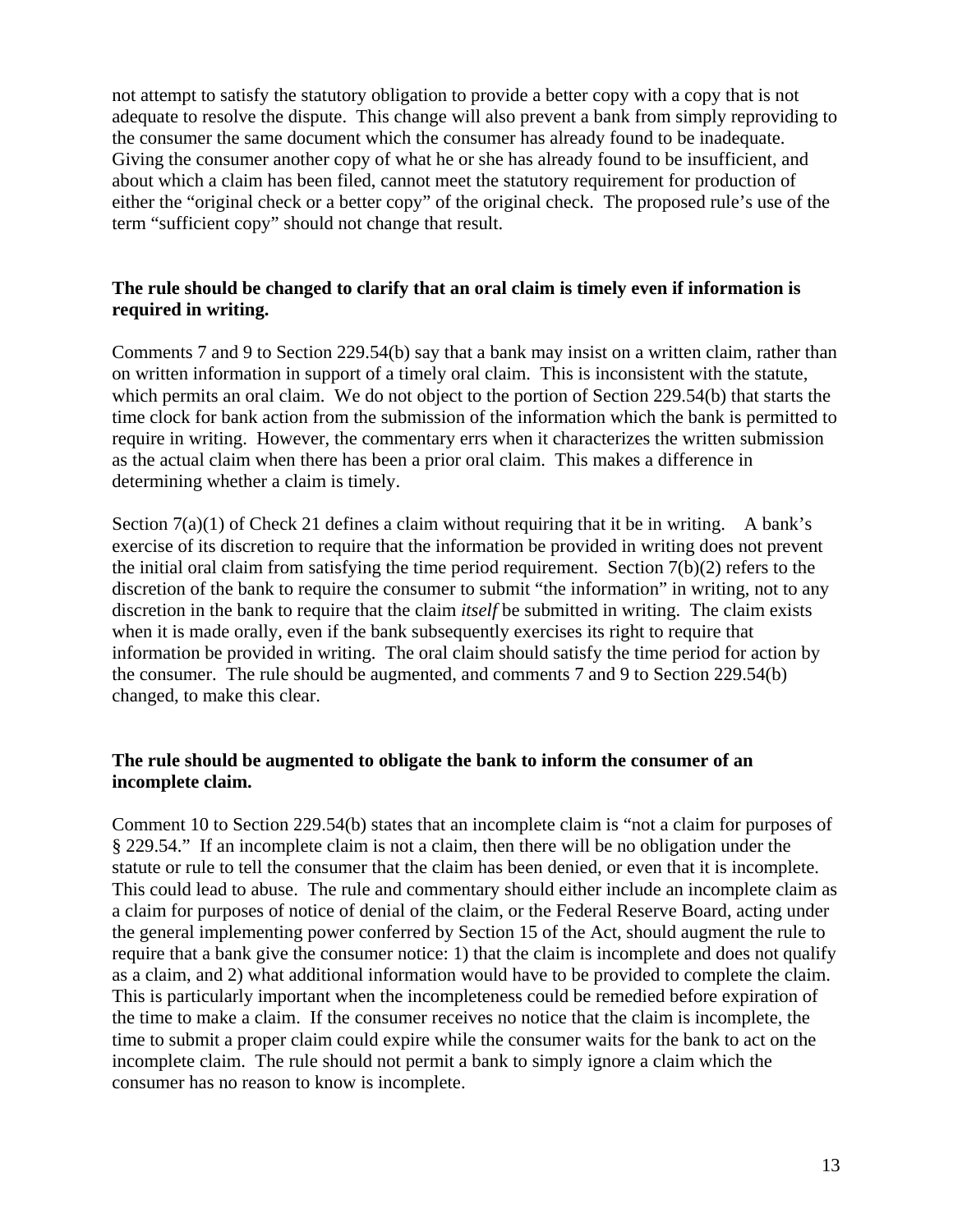# **The rule should direct banks to reverse NSF fees and other adverse consequences to the consumer after an error in processing a substitute check.**

The rule should be augmented to require that a bank reverse NSF fees and other adverse actions caused by wrongful payment of a substitute check once the bank has determined that a substitute check was paid in error, such as for the wrong amount, to the wrong person, paid twice, or another error. The statute and proposed rule are silent about the handling of an NSF fee which was imposed on a substitute check that is later the subject of a dispute, and about NSF fees that were imposed on other checks which would have cleared if not for the payment of the disputed check which is subsequently reversed. The commentary does recognize that NSF fees caused by an erroneous debit are proximately caused losses covered by the substitute check warranty. Comment 2, example a, to Section 229.53(b)(indemnity). However, there is no discussion of an obligation to reverse these charges when a recredit is given, or to reverse other adverse actions stemming from the erroneous payment, such as a report to ChexSystems or a similar entity, an overdraft fee, or an internal "account overdrawn" counter which affects future funds availability.

The rule, or at least the commentary, should remind banks of the general obligation not to charge or retain fees from consumers that are not owed, and not to take or maintain an action that adversely affects the consumer which is not grounded in contract and in fact. For this reason, after a bank determines that a claim for recredit is valid, the rule should require that the bank reverse associated NSF and overdraft fees, withdraw or correct reports to ChexSystems or other account history databases, and reverse any other adverse actions by the bank against the consumer flowing from what the bank has determined was an error. If such corrections are not required to be automatic, then the consumer and the bank would have to engage in the economically wasteful activity of a separate warranty claim solely to address these additional proximately caused losses after the main issue has been resolved through the recredit process. Less sophisticated consumers are unlikely to pursue that claim, and thus will be the ones who suffer the continuation of unjustified adverse consequences.

# **The rule should disallow or place a strict time limit on reversal of a recredit after the bank has notified the consumer it has determined the claim to be valid.**

Section 229.54(c)(4) allows a bank to reverse a recredit given under (c)(1) or (c)(3). The rule places no time limit on how long after the recredit the bank may reverse, and the rule permits a reversal even after the bank has notified the consumer that the bank determined the consumer's claim to be valid. Comment 2 to Section 229.54(c) says that the reversal may be "at any time later."

Although the statute permits reversal after a finding of a valid claim, the Federal Reserve Board should use its Section 15 implementing authority to prohibit or at least strictly limit the time period for reversal after the bank determinates that a claim is valid. An open-ended time for reversal is unfair and impractical for the consumer. Consumers need to know how much money they have available for family expenses. A long-delayed reversal of a recredit, or indeed any reversal after the bank has notified the consumer that the bank has found the claim to be valid, will interfere with certainty and household budgeting. Once a bank has notified a consumer that a claim is valid, there should be no opportunity for reversal. If this cannot be done, then a time a period of no more than 10 days should be provided for a reversal of a recredit after the bank notifies the consumer that the claim has been granted. We do not suggest, of course, that the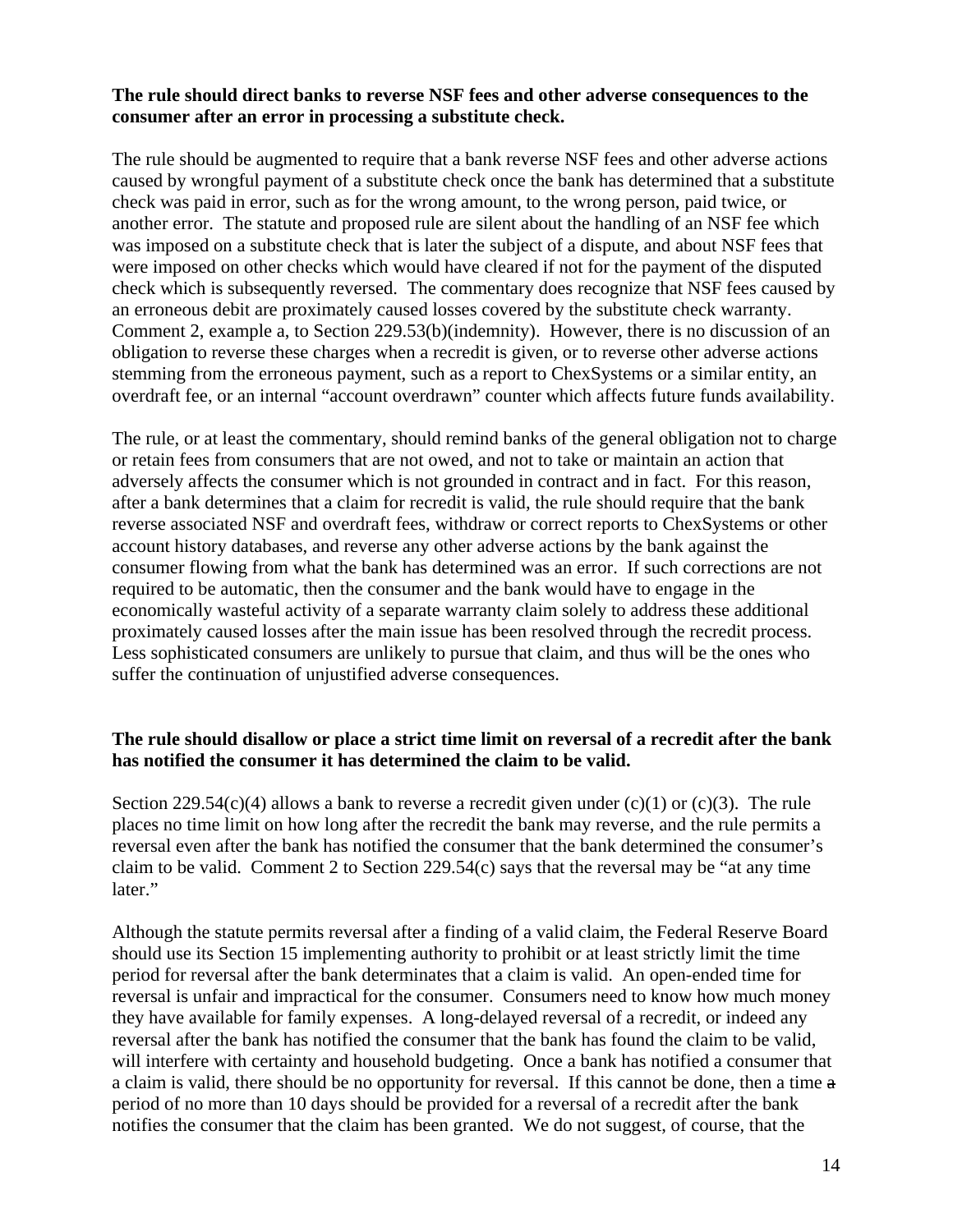time period for reversing a provisional recredit be changed, but only that there should be enhanced certainty for consumers once a bank determines that a claim is valid.

# **The rule or commentary should prohibit a bank from charging any fees in connection with a request for recredit.**

The rule or the commentary should remind banks that they may not charge the consumer a fee for copies of the documents relied upon in denying or reversing a recredit, nor a fee for an investigation into a claim for recredit.

# **The commentary should not refer to the bank's "belief" that the check was properly charged.**

Comment 2 to Section 229.54(e) directs a bank denying a recredit claim to explain the reason for the denial, "such as the reason the bank *believes* the substitute check was proper…." (italics added). This language should be changed. Check 21 allows a bank to deny a claim for recredit when the bank has "*demonstrated* to the consumer that the substitute check was properly charged to the consumer account." Section  $7(c)(i)(B)(i)(II)$ . (italics added). The commentary should not suggest a lesser standard.

# **Examples in the commentary of the application of recredit for a double debit would be useful.**

An additional area of the concern at the time Congress considered Check 21 was double debit. This issue is well-covered in the comments on Section 229.52(a) on the content of the substitute check warranty, but the commentary on recredit does not explain how warranty and recredit fit together. The recredit commentary should include examples of how the recredit would be used in seeking to rectify a double debit. It should include examples where: 1) both the original and a substitute check were charged, 2) two substitute checks were created and charged, and 3) a substitute check was charged and there was also an ACH charge arising from the same information. These examples should make it clear that the recredit right applies regardless of the order in which the erroneous charges occurred.

Comment 5 to Section 229.52(a) implies, but does not state, that whether the substitute check was the first or second item to be charged does not affect the validity of the warranty claim. It would be helpful to make this clear. Comment 5 to Section 229.52(a) on warranty is also helpful in that it makes clear that the double debit claim is in no way dependent on fault. It clarifies that the warranty applies even where the demand for duplicate payment arises from a fraud which has been perpetrated on both the bank and the consumer.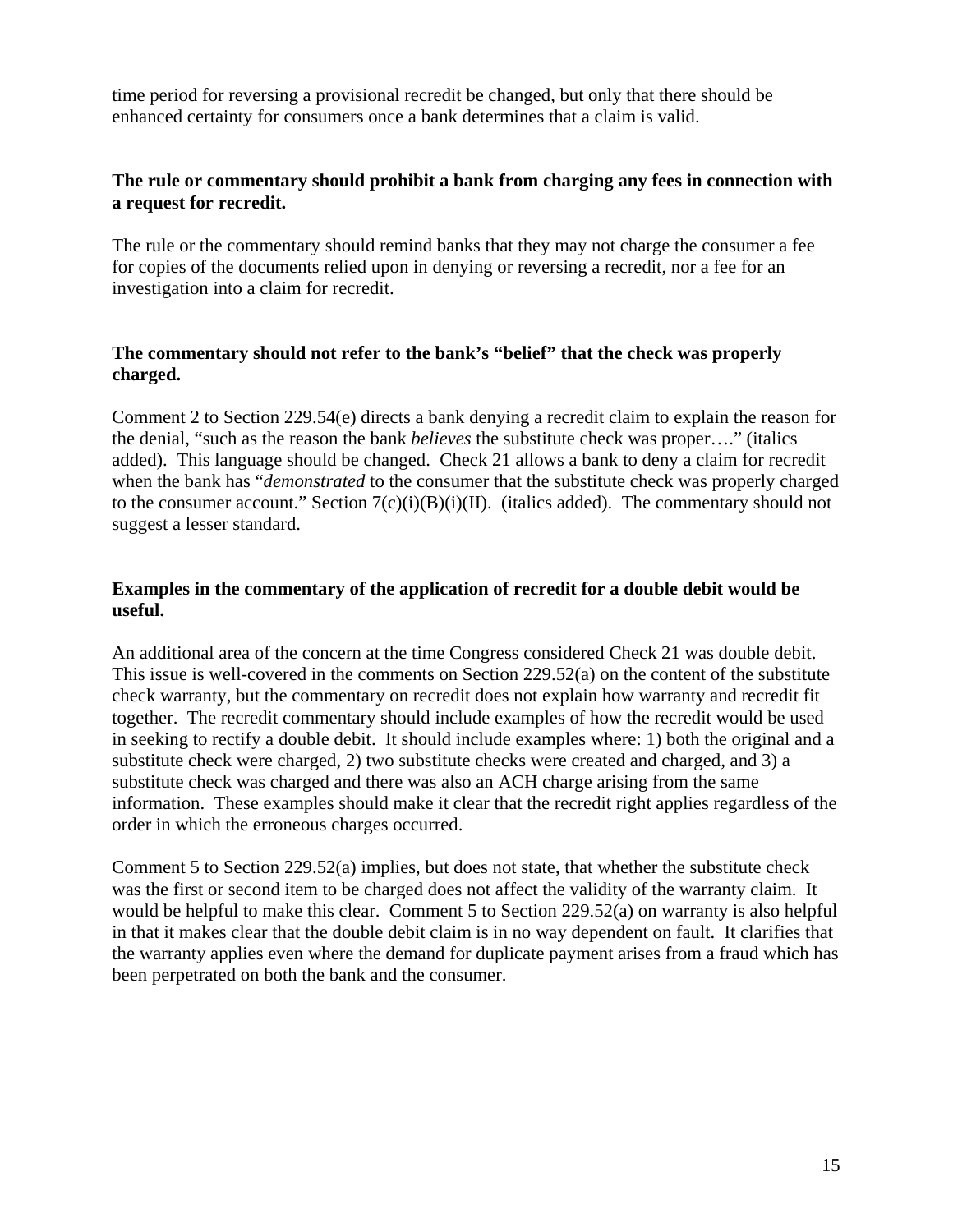# **Warranty issues**

# **Substitute check warranty coverage for an ACH payment is appropriate only if it does not disturb application of Regulation E.**

If one of two payments stemming from the same check was an ACH payment, then that transaction will involve both the substitute check warranty against double payment and Regulation E. The proposal asks whether information from a check used to create an ACH data entry should be a payment request covered by the substitute check warranty. We believe that it should, but only if this characterization will not interfere with application of Regulation E as well to that payment transaction. If only one legal scheme can apply to an ACH payment originating from a substitute check, then the Board should choose Regulation E, which is more protective of consumers.

# **Comment 1 to Section 229.53(b) and its examples are useful.**

This comment gives very useful examples of how damages are measured in a warranty claim, including the treatment of NSF fees and attorneys fees. The example on the effect of the absence of a legal equivalence legend also is helpful.

### **Consumer notice issues**

### **All consumers need the substitute check notice.**

The statute directly requires notice about the nature and rights attaching to substitute checks only for consumers who receive original checks or substitute checks. Check 21, Section 12. Section 229.57(b) thus describes the distribution of notices only for consumers who receive paid checks with periodic statements or who receive a substitute check. The Board should use its Section 15 authority to require that the notice be given to *all* consumers whose accounts include a checking feature, not later than the first scheduled communication after October 28, 2004. While it is useful for the notice to accompany a substitute check sent in response to a request for an original check, receipt of the substitute check should not be the only trigger for that notice for consumers not otherwise receiving original or substitute checks.

How will the consumer even know to request a substitute check without the notice? A consumer who is not currently receiving original paid checks, and may not even know what a substitute check is, has the same need to understand the nature of substitute checks and to know about the warranty, indemnity, and recredit rights as any other consumer. Further, because the substitute check warranty applies whenever a substitute check has been *used*, all consumers should be given a notice explaining the concept of substitute checks, how they may be used, and what rights apply.

We urge the Board to exercise its implementing authority under Section 15 of the Check 21 Act to require that the consumer notice be given to all consumer checking account customers, not merely to those who request or receive original or substitute checks.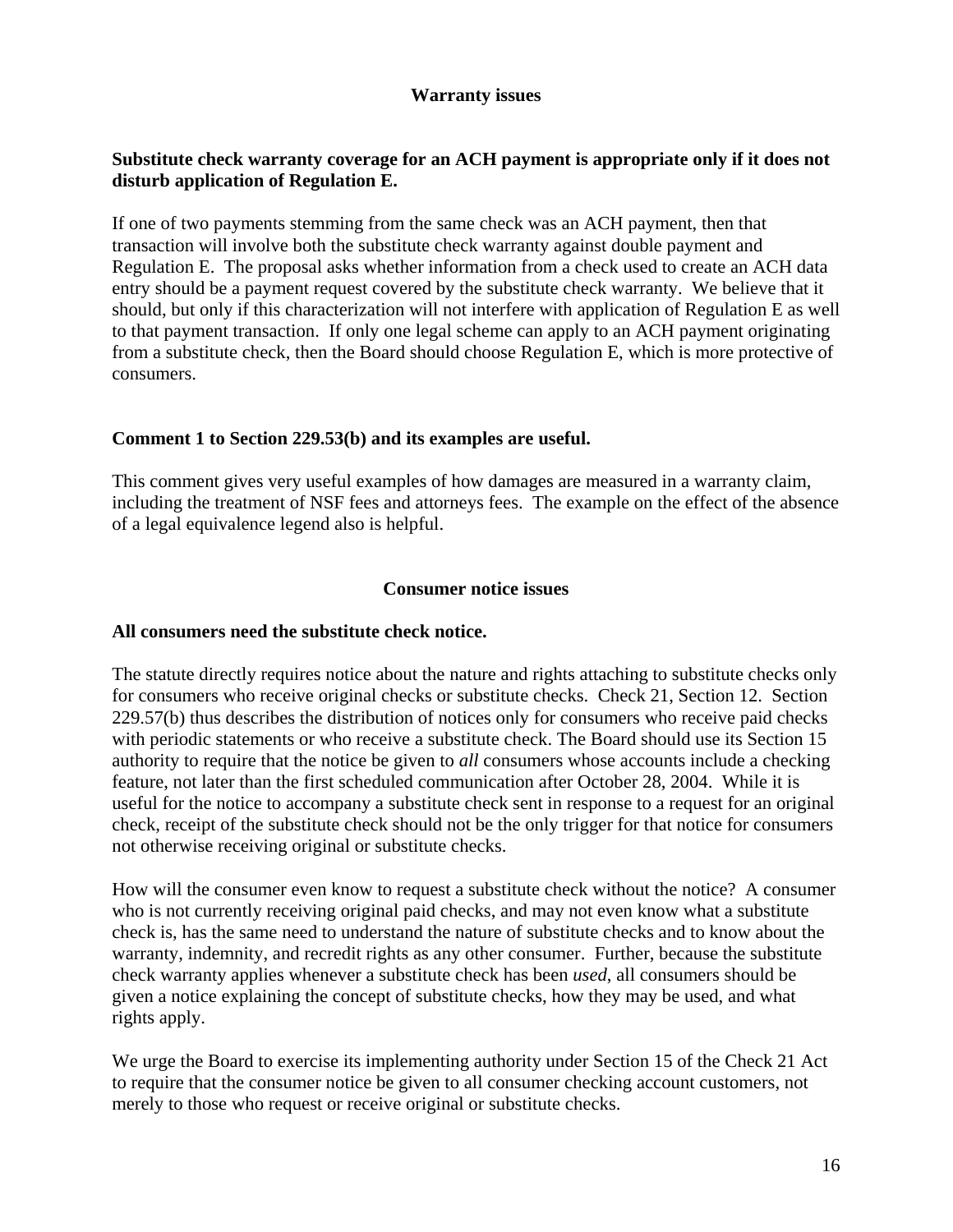# **The key model consumer notice inaccurately tells consumers that recredit is limited to losses "because you received a substitute check."**

Notice C5-A, Substitute Check Policy Disclosure, is inaccurate. This notice states in the second paragraph: "If you lose money *because you received* a substitute check, you have the right to file a claim for an expedited refund." Later, the text of the notice more accurately states that federal law gives consumers the right to an expedited refund if the substitute check was incorrectly charged to the consumer's account, there was a loss to the consumer, and the original check or a better copy is needed. However, the earlier statement—that the loss must be "because" of receipt of the substitute check—is inaccurate. In fact, the basis for a right of recredit is that a substitute check was either not properly charged to the consumer's account or the consumer has a warranty claim, and the consumer suffered a loss. Check 21, Section 7. The statute does not restrict recredit to circumstances where the loss was "because" of receipt of a substitute check. The "because" statement in the draft notice is misleading and should be eliminated.

### **The notice should tell the consumer that he or she may also have a warranty right.**

The notice says it describes "the rights that you will have when you *receive* substitute checks." There is a strong implication in this language that a consumer has rights with respect to substitute checks *only* when the consumer receives a substitute check. Whether or not recredit requires that the consumer was provided with a substitute check, the warranty right is independent of provision to the consumer of a substitute check. Describing the consumer's new substitute check rights as if they are triggered only by receipt of a substitute check is likely to mislead consumers. In general, the notice is not designed to inform consumers about the warranty right, which attaches to use of a substitute check regardless of what is or is not returned to the consumer. However, consumers need this information.

### **The use of the term "send" in the notice implies that oral claims not permitted.**

The text under "expedited refund" says "you must send us a claim." Because Section 7 of Check 21 allows for an oral claim, the phrase "you must send" is inaccurate. Even if the bank insists upon supplemental written information, the consumer is *not* required by statute to send a written claim, but rather to follow up the oral claim with certain requested written information. It would be more accurate to say "you must make a claim."

### **The notice should directly answer the question: "Where is my original check?"**

The notice should answer a key question that will be on consumers' minds—"What happened to my original check?" The notice should tell the consumers that if the consumer wants his or her original check, or a copy of it, to ask for a substitute check. It should also tell consumers that they have the right to receive a substitute check on request.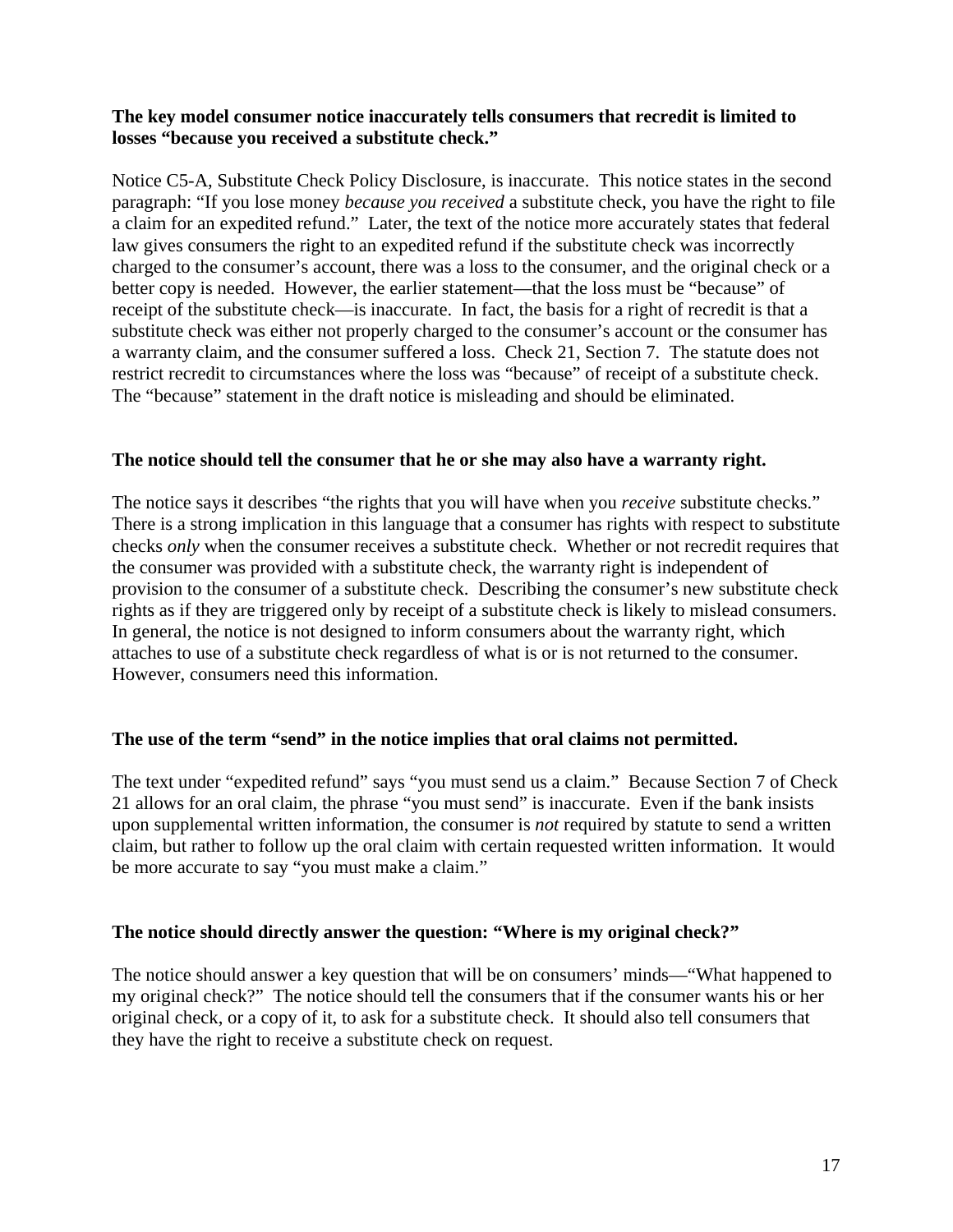# **The notice should inform consumers of a key consequence of Check 21—shorter float.**

A key consequence for consumers of Check 21 is that checks written by consumers will clear faster. Consumers who may have an expectation about float on the checks they write are likely to find more checks bouncing. While the statute does not require that the notice inform consumers about reduced float, failing to do so will lead to more bounced checks, more NSF fee revenue for banks, and more financial headaches for consumers. The basic notice about substitute checks should be modified to tell consumers that the statute will speed up check clearing so that the checks which consumers write are likely to be presented against their accounts sooner. Sample language for this and several other suggested changes is provided in the attachment following these comments. Some of the items we suggest adding to the model notice are not required by the statute, but the Board could require them under its Section 15 implementing authority.

# **The Board should provide the model notices in plain language.**

We strongly suggest that the Federal Reserve Board seek input on the model forms from a plain language expert and make them as simple as possible, so that they will be more useful to consumers. There is always a tension between high levels of technical accuracy and plain language. However, an extremely accurate notice is of no use to consumers if most consumers do not understand it.

### **The Board should provide the model notices in both English and Spanish.**

The Board should publish the model notice forms in both English and Spanish. While the commentary points out that a bank may provide the disclosures in Spanish, so long as the English-language disclosures are available upon request, it would be much more helpful for the Board to provide a set of the actual model forms in Spanish. This could increase the number of banks who choose to provide the disclosure in both languages, thus helping to educate more consumers about their rights and obligations under Check 21.

# **The rule must require banks to accurately respond to consumer inquiries about how a particular check was processed and what rights and obligations attach to that check.**

Since the passage of Check 21, Consumers Union has been receiving questions from consumers and the media. These questions are posed as questions about Check 21, but they are coming mostly from persons who have experienced non-return of a paper check due to electronic check conversion. The nature of these questions suggests that consumers, members of the media, and possibly even some bank employees may be mixing up check conversion, which is fully covered by Regulation E, with Check 21-check imaging, which is not. A Chicago journalist who called several local banks in February 2004 told Consumers Union that the bank employees he spoke to could not explain to him what had happened to his paper check, or why his paper check was unavailable. Some of the consumers who have contacted Consumers Union contacted their banks first, and formed an impression that Check 21 was the reason that they did not receive back an original check. Conversations between Consumers Union and those consumers revealed that their original checks were non-returned for a different reason—the checks were subject to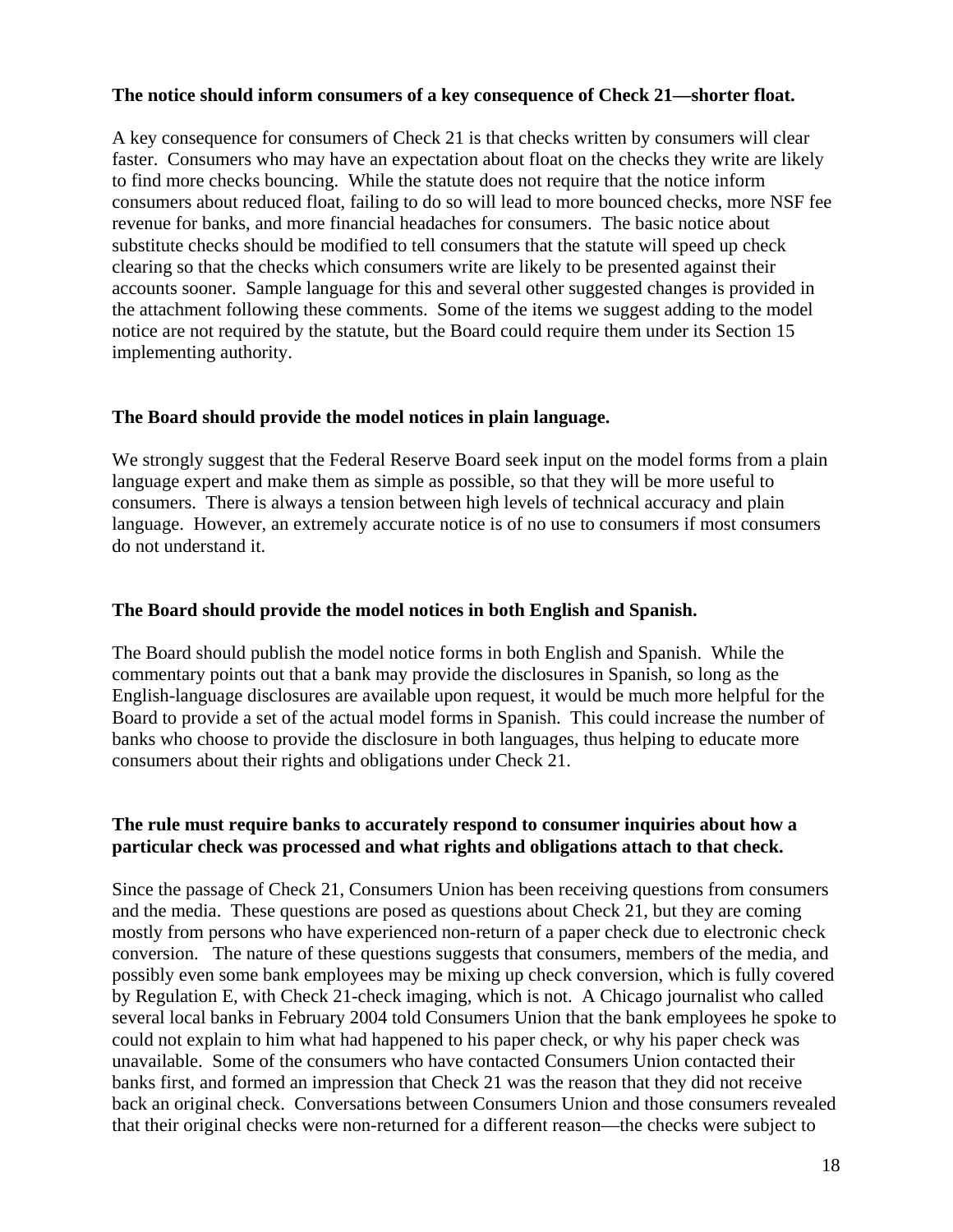electronic check conversion by non-bank payees. Telling consumers that a check was processed under Check 21 when it in fact was processed under electronic check conversion would be misleading and deceptive, because consumers have recredit rights for electronic check conversion transactions with no dollar cap under Regulation E.

If these kinds of questions and confusion are arising now, before Check 21 is effective, they can be expected to be more widespread once Check 21 goes into effect. The Federal Reserve Board should add to the proposed rule an obligation on banks to clearly and *accurately* respond to consumer inquiries about why the consumer has not received an original check, and about how a check was processed. These responses should include accurate information to the consumer about what set of rights and responsibilities apply to any particular check.

Banks might argue that it is difficult to tell how a check has been processed and what legal rights apply, but if even the bank can't tell, how is a consumer to determine what has happened to her check, and to identify her rights and obligations when something has gone wrong? As with several of the other notice issues, the Federal Reserve Board could impose such a requirement in the rule under its Section 15 implementing authority.

# **The rule should require banks to tell consumers when they request an original check or a copy of an original check that they may request a substitute check which is legally equivalent to the original check.**

A key purpose of the substitute check is to put consumers in the same place as if they have received the original check. This purpose cannot be served if a consumer who contacts his or her bank and asks for the original check is told: "We don't have the original check," without also being told about the existence and availability of the substitute check. The rule should expressly require banks to tell consumers about the availability of a legally equivalent copy of the original check when a consumer asks for the original check or for a copy of the original check.

# **The rule should expressly require compliance with E-Sign for notices to consumers.**

Section 229.58 allows delivery of notices or other information by mail or by any other means agreed to by the consumer. The rule should be clarified to ensure that it authorizes delivery to a consumer by electronic means only when the requirements of E-Sign, including a consumer consent meeting the standards of E-Sign, have been met.

Because E-Sign addresses requirements that would otherwise be required by law to be in writing, a simple rule authorizing electronic delivery "if agreed" could be read to remove the notice covered by that standard from E-Sign, by removing the threshold requirement in the underlying statute or rule that the notice or information be provided in writing. The commentary suggests that there was no intent to undermine application of E-Sign, at least with respect to a bank's communications with its consumers.

Section 229.58 should be altered to condition the authorization for electronic delivery to consumers on compliance with E-Sign, closing off an assertion that a generalized "agreement" not complying with E-Sign's consent standards would be sufficient. The handling of this issue in the commentary is not sufficient to resolve this problem. Comments 37 and 38 to Section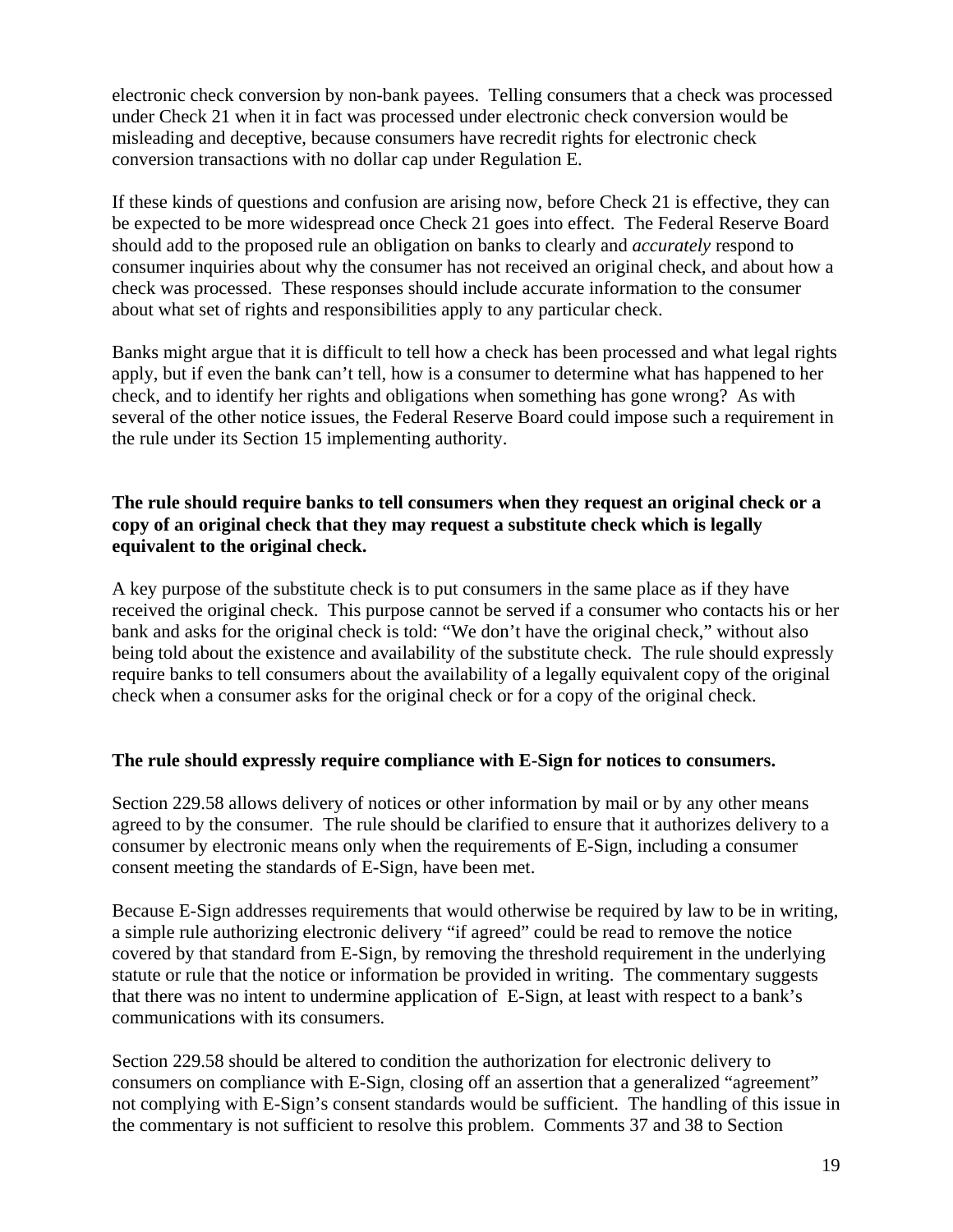229.2(ddd) say that compliance with E-Sign satisfies the requirement for written notice to a bank's consumer, but they do not say that compliance with E-Sign is necessary to give the notice in electronic form. The rule and commentary should require E-Sign compliance for communications with the bank's consumers.

### **Other substitute check issues**

# **Non-bank creation of substitute checks will increase consumer confusion and should be prohibited.**

We appreciate the acknowledgement in the commentary at Comment 2 to Section 229.51(a) that if a non-bank can create a substitute check, then the bank of first deposit must accept responsibility for, and make warranties about, that substitute check. However, we are concerned that permitting a non-bank to create a substitute check will make it extremely difficult for consumers to determine whether an electronically processed check is covered by Check 21 (as a substitute check) or by Regulation E (as an electronic check conversion). It is confusing enough for consumers that merchants convert checks under Regulation E, while banks may create either substitute checks with similar but more limited rights, or images of original checks that lack even substitute check rights. However, if a non-bank payee can take a single check and either create a substitute check or perform an electronic check conversion, the consumer's ability to find out what happened, and thus what consumer rights apply, may be hopelessly muddied.

Now, consumers are often able to learn that it was the payee who transformed a check for electronic processing. The consumer should not also have to determine what the payee called that transformation. A bank that permits its customers to both use electronic check conversion and to create Check 21 substitute checks will violate Regulation E in handling a dispute if it gives the consumer erroneous information about which method was used, since the right of expedited recredit under Regulation E is broader; for example, it has no dollar cap.

The only solution we see to this maze is for the Federal Reserve Board to draw a clean line between electronic check conversion and substitute checks by using its Section 15 implementing authority under Check 21 to restrict the creation of substitute checks to banks. Non-bank payees who wish to transform checks for electronic processing can continue to do so through electronic check conversion, with all the protections of Regulation E for the consumer. Banks will be able to inform consumers quite simply what scheme applies—Regulation E if the payee converted the check; Check 21 if a bank created a substitute check.

# **The treatment of a purported substitute check with a MICR error as a substitute check is appropriate, but the concept should also apply to other types of errors on paid substitute checks.**

We favor the special rule in section 229.51(c) of the proposed rule on purported substitute checks, but it may be too narrow. We agree that it is necessary to treat as a substitute check, for the purposes of warranty, indemnity, and recredit, an item that would be a substitute check if not for a MICR line error. Any other result would put a significant loophole in the substitute check protections. However, we question why only a MICR line error should qualify a purported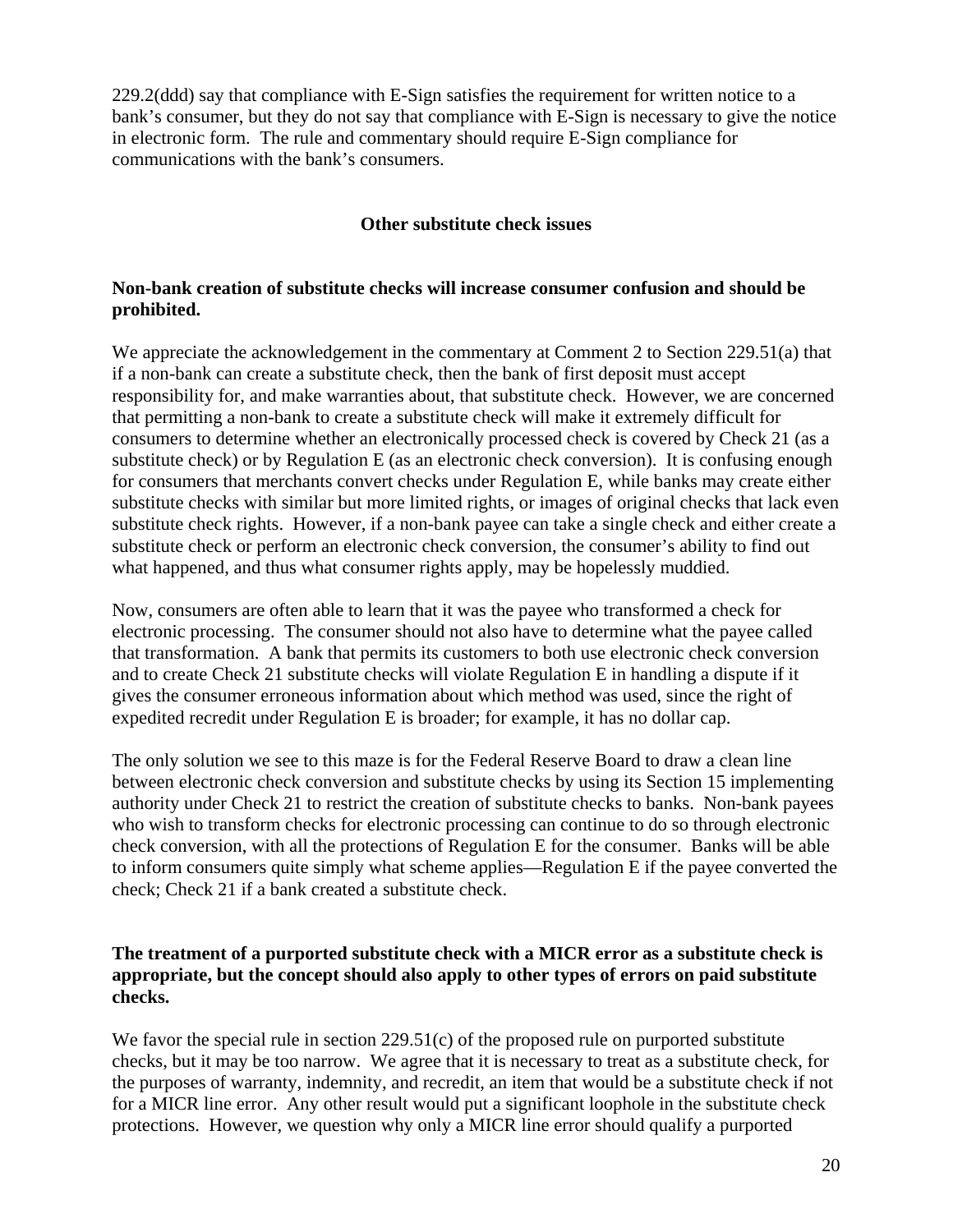substitute check for treatment as a substitute check, and for attachment of the substitute check warranty if that purported substitute check has been paid.

Once a purported substitute check has been paid, the consumer has the same need for the warranties, indemnity, expedited recredit, and liability provisions for that defective, but paid, substitute check as for a defective substitute check with a MICR line error. We do not suggest that a defective substitute check must be paid, but rather that *if* a defective substitute check has been paid, then it should be subject to the same consumer rights, perhaps other than legal equivalence, which attach to a non-defective substitute check. We suggest that this section of the rule be augmented to state that paid items which would be substitute checks if not for defects other than a MICR line error are also substitute checks for purposes of Sections 229.52- 229.57.

The rule also should clarify that if the reason that the substitute check is defective is the absence of the "legal equivalence" legend, but the defective substitute check has been paid, then state law consumer rights and remedies apply to the same extent as if the check were a substitute check, at least for all purposes except legal equivalence. Without such a rule, consumers could be in the odd position of having substitute check rights with respect to a paid but defective substitute check, but not ordinary state law check warranties with respect that same paid check. This conundrum is created because state law uses the term "check" and since a defective substitute check is not legally equivalent to a check, state law rights can't attach to it even though it has been paid.

# **There should be a copy of both the original check and the original source document for creation of a substitute check somewhere in the banking system.**

State law requires that a copy of the original check be retained for seven years. Because a substitute check can be created either from an original check or from a previously truncated check, it seems that there will be instances where there will be no one in the payments system who has an obligation to retain a copy of the source document from which the substitute check was created. There will be some instances where the substitute check or a better copy of the substitute check is insufficient to resolve a dispute. Consumers might well ask for a copy of the document from which the substitute check was first created. When that document is the original check, state law already provides that at least a copy be retained, but when that source document is not the original check, the proposed rule includes no requirement that anyone retain a copy of that source document.

Under electronic check conversion, one of the most common consumer questions Consumers Union has received is: "How could the merchant destroy my check? How do I prove the amount of my check after they have destroyed it?"

It appears that neither Check 21 nor state law would require anyone in the chain of payment to retain a copy of a source document, other than an original check, from which the substitute check is created. State Uniform Commercial Code law requires retention only of a legible copy of the original paper check. Under the "legal equivalence" rule in Check 21, that requirement would be satisfied by retaining a copy of the substitute check. However, there appears to be no obligation in current state law, and no obligation stated directly in Check 21, for any bank in the chain to retain a copy of any other kind of source document for a substitute check.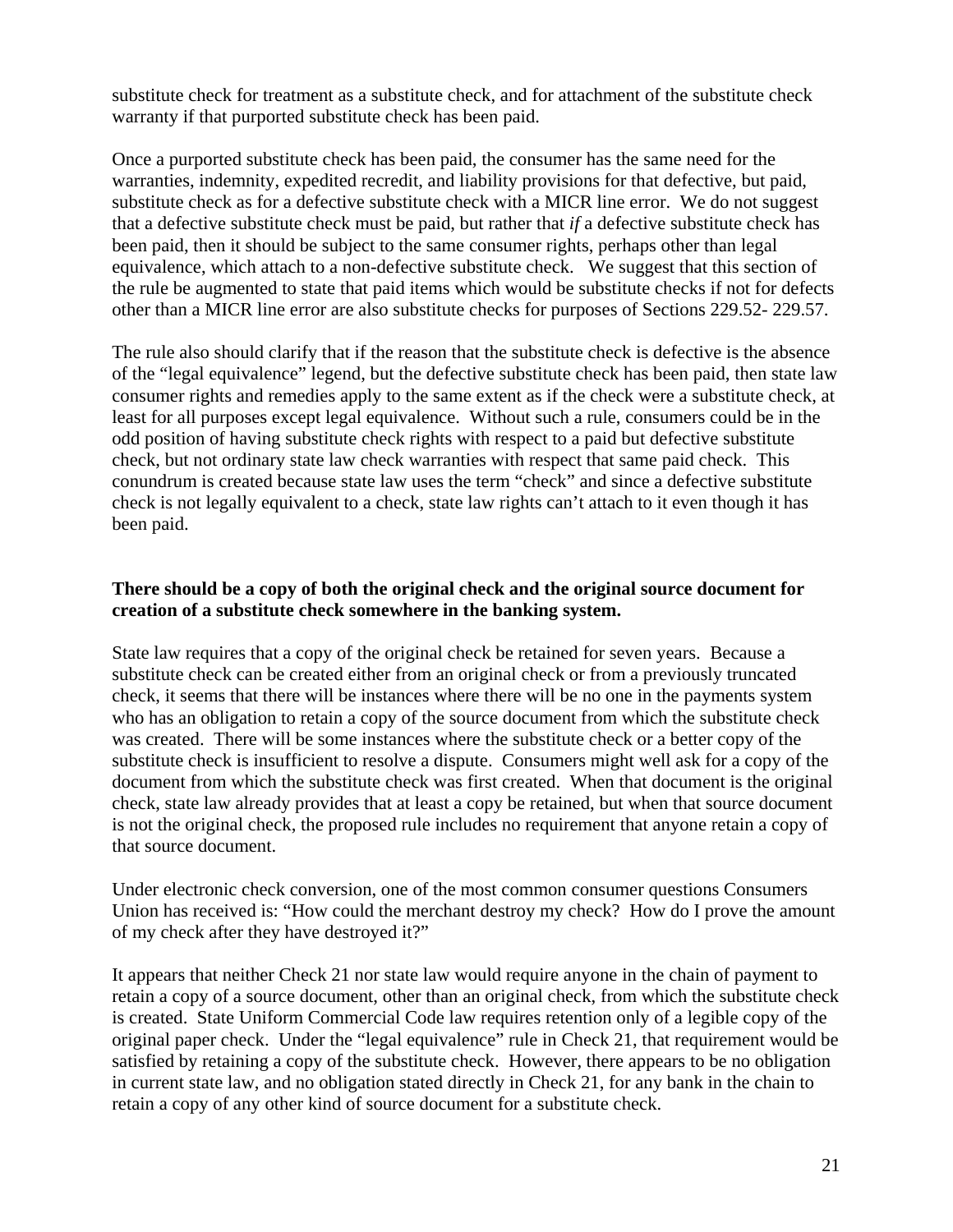Consumers are highly likely to find this result unsatisfactory. It is one thing tell consumers that they will no longer get the original checks back as a matter of course, it is quite another to tell consumers that the document from which the substitute check was created has been destroyed and no one in the payment chain has a copy of it.

# **Disclosures are not in a form the consumer may keep if they can be downloaded but not printed.**

Comment 38 to section 229.2(ddd) states that a notice is in a form the customer may keep if "it can be downloaded *or* printed." A printable notice is in a form that the consumer may keep. A form which is both downloadable and printable also should qualify. However, Comment 38 also defines a document as being in a form that the consumer may keep even that document can only be downloaded, but not printed, by the consumer. To avoid this problem, the commentary should be changed to refer to the notice in a form which "can be printed, or can be downloaded *and printed*."

# **Specific requests by the Board for comment**

# **Issue A: Treatment of generally applicable industry standards.**

To the maximum extent possible, the commentary should identity the relevant industry standards. If several standards are appropriate, each should be mentioned. Members of the industry may be familiar with these, but the commentary should also be useful to consumers and their lawyers, who may attempt to determine whether the appropriate standard has been followed. Referencing the appropriate standard in the commentary may also help to reduce disputes about whether the proper standard has been used.

There is an important related issue. Generally applicable industry standards are used to determine the size of a substitute check. The commentary to Section 229.2(zz) should be augmented to point out that if industry standards develop in a way that makes a substitute check difficult for recipients to read or use, continued deference to those standards will defeat the purpose of the substitute check, which is supposed to be as usable to the consumer as the original paper check. The commentary should remind the banking industry that if industry standards develop in such a way that the substitute check is too small or otherwise lacks usability for individuals, the Board could exercise its regulatory power under Section 15 of the Act to determine that those standards are no longer the proper measure for the adequacy of a substitute check.

### **Issue B: Relation of Check 21 to other law.**

The commentary should describe the various ways that a check can be processed electronically which are not Check 21 transactions at all, but instead are fully covered by federal Regulation E. This is necessary because how the check is processed electronically after leaving the consumer's hands determines what law applies. Persons who know only that an original check was not returned may look to the Check 21 rule when they should be looking to the Regulation E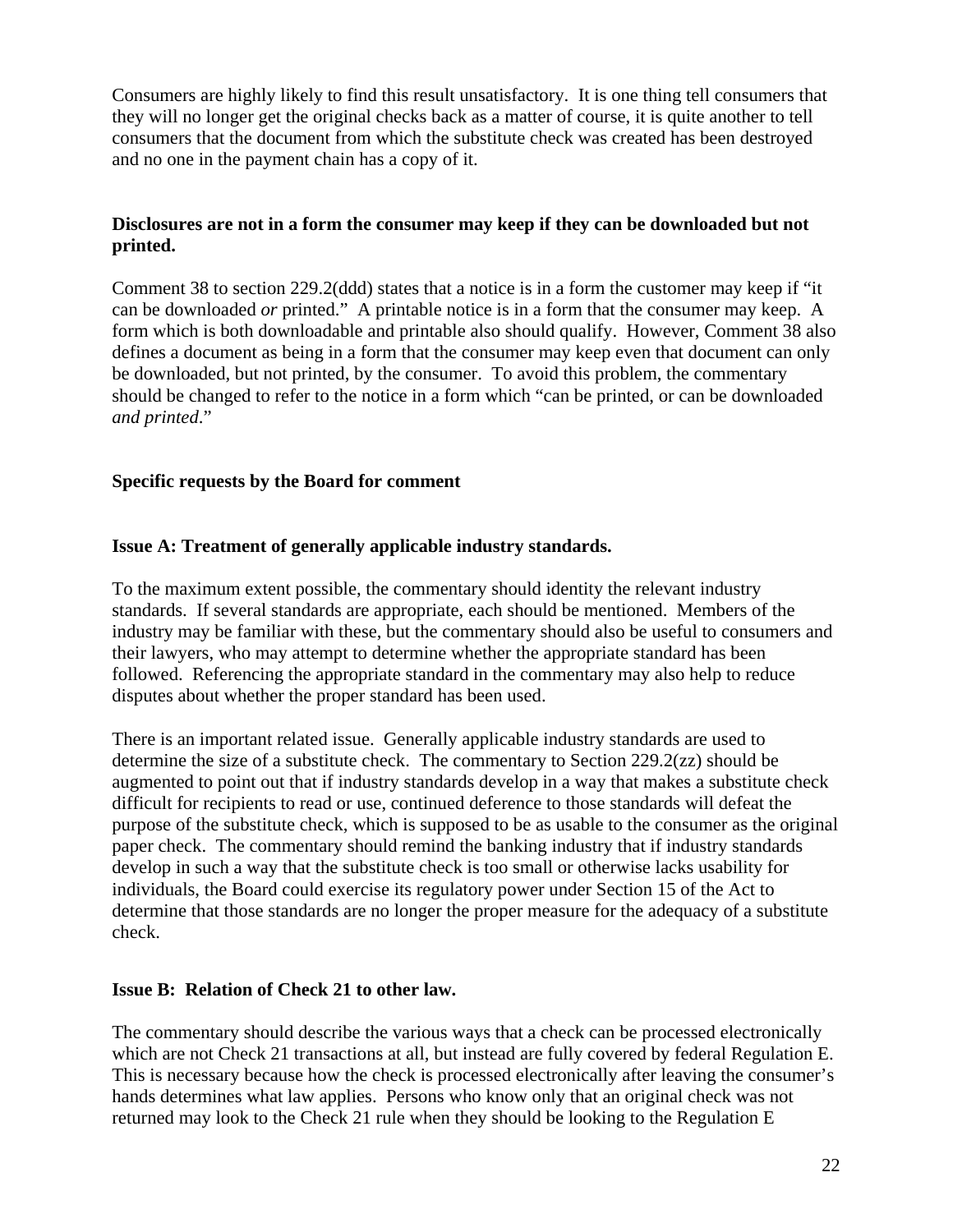material on electronic check conversion. The commentary should describe and distinguish between these different types of transactions, and cross reference the electronic check conversion material.

The commentary should also describe the practical effect of legal equivalence for a person who has written a check and now needs proof of payment. The commentary should give examples where persons to whom the check was written must accept the substitute check as proof of payment, including such common examples as landlords, creditors, debt collectors and the Internal Revenue Service.

#### **Issue C: Remotely–created consumer demand drafts.**

The Board asks for comment on whether the UCC revisions addressing remotely-created consumer checks should be incorporated into Regulation CC. In general, we believe that this is a good idea. However, any incorporation of those rules into Regulation CC should make it clear that the effect of those rules is to shift the relative rights and responsibilities between the depositary bank and the payor bank, not to reduce the rights of the consumer against the payor bank. While a depositary bank may have a better ability that a paying bank to prevent certain kinds of fraudulent deposit items, the consumer must continue to have a remedy directly against his or her own bank for payment of any item not authorized by the consumer.

#### **Conclusion**

The Check 21 Act was adopted by Congress under the principle that enhanced efficiency could be introduced into the banking system in a way that protects consumers. The substitute check and the associated rights or recredit, warranty, and indemnity are supposed to provide this protection. The proposed rule, draft commentary, and draft model notices need significant changes and additions to fulfill Congress' goal that the introduction of substitute checks be good for both banks and consumers.

Very truly yours,

Gail Hillebrand Senior Attorney Consumers Union West Coast Regional Office 1535 Mission St. San Francisco, CA 94103 415-431-6747 (phone) 415-431-0906 (fax) hillga@consumer.org

Consumer Federation of America 1424 16th Street, NW Suite 604 Washington, DC 20036

U.S. PIRG 218 D Street, SE Washington, DC 20003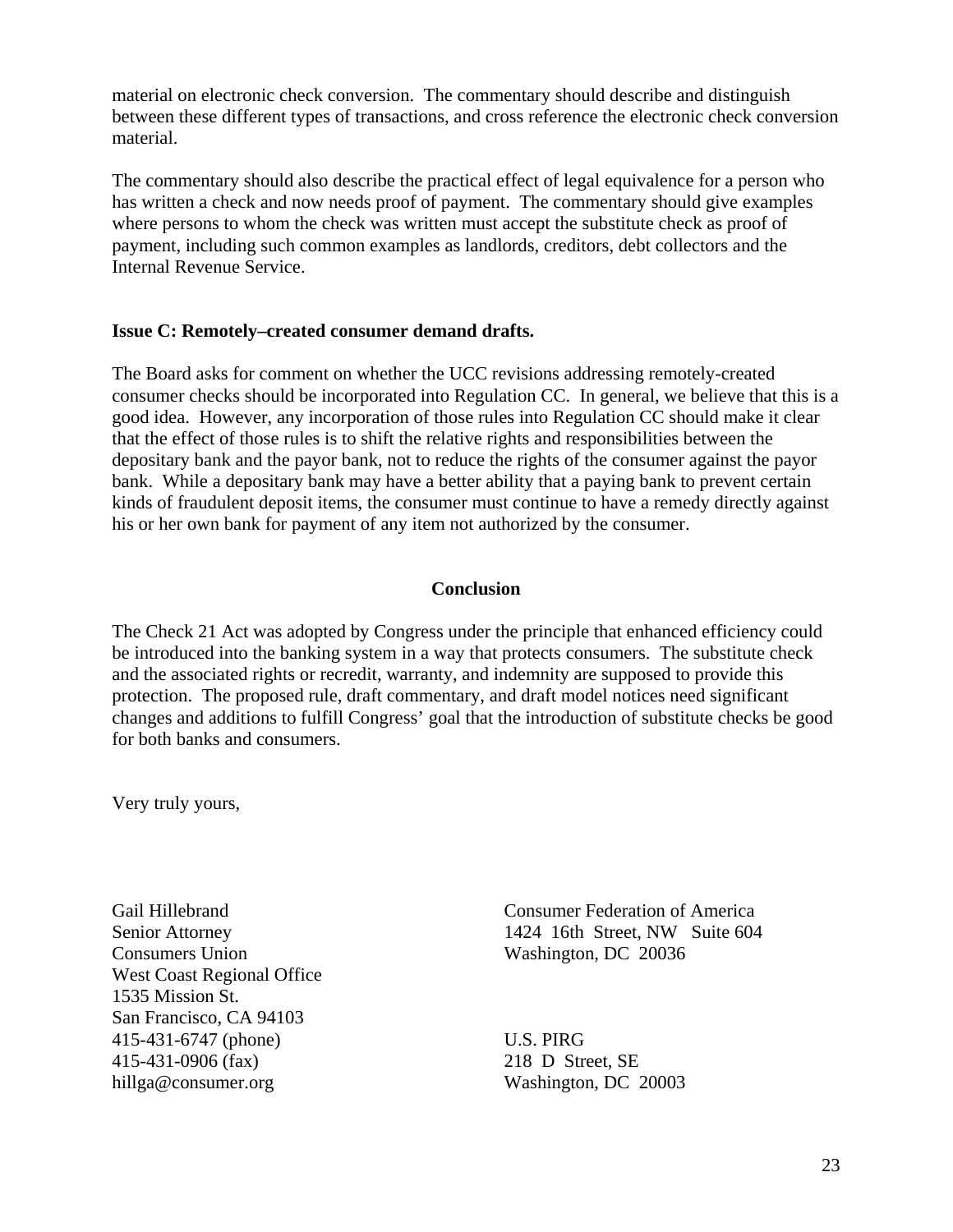National Consumer Law Center Consumer Action 1001 Connecticut Avenue, N.W., Suite 510 717 Market St. Suite 310 Washington, DC 20036 San Francisco, CA 94103

#### **Attachment One: Suggested changes to model notices**

#### C-5A--Substitute Check Policy Disclosure Substitute Checks and Your Rights

Some or all of the checks that you receive with your account statement or by request may look different than the check you wrote. To make check processing easier, a federal law permits banks to replace original checks with "substitute checks." This notice describes substitute checks and the rights that you will have when you receive concerning substitute checks.

#### Where is My Original Check?

Under a new federal law effective October 28, 2004, your bank may not get your original check. The new law creates special kind of copy of your check, called a substitute check, that you can use just like you would use the original check. If you want a specific original check back, ask your bank for a substitute check. If you like getting all your original checks back, ask your bank to send substitute checks with your account statement. If you suffer a loss because you didn't get your original check back, you have a claim against your bank. You have other new rights which are described in this notice.

#### What Is a Substitute Check?

A substitute check is a copy of an original check that is the same as the original check for all purposes, including proving that you made a payment, if it includes an accurate copy of the front and back of the original check and contains the words: "This is a legal copy of your check. You can use it the same way you would use the original check." A substitute check that meets these requirements is generally subject to federal and state laws that apply to an original check. If you lose money because because a substitute check was charged to your account you received a substitute check, you have the right to file a claim for an expedited refund.

### Your Right To File a Claim for an Expedited Refund

Federal law gives you the right to file a claim for an expedited refund if you receive a substitute check and believe that all of the statements below are true—

(1) The substitute check was incorrectly charged to your account (for example, this may be true if we charged your account for the wrong amount or if we charged your account more than once for the same check);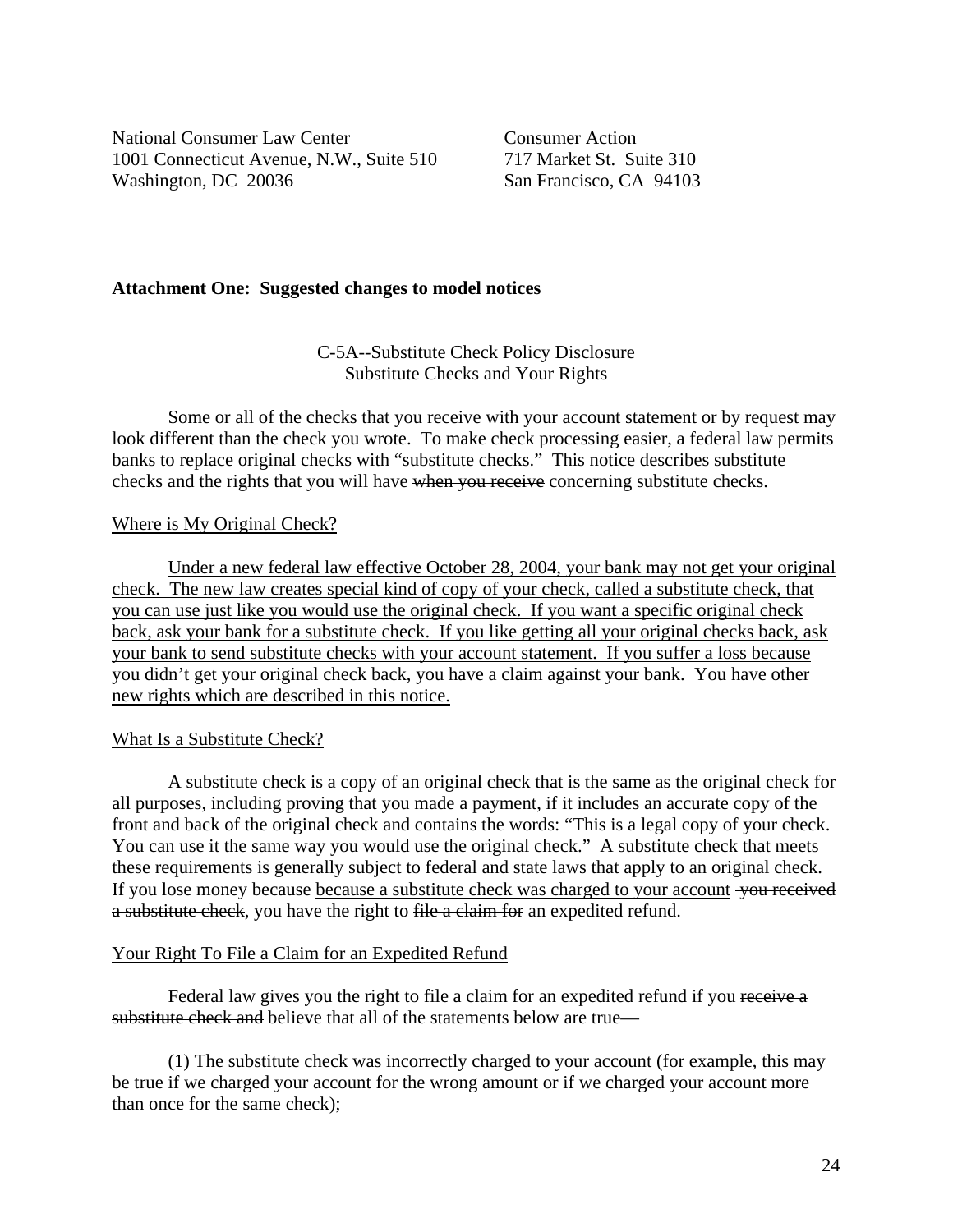(2) You lost money as a result of the substitute check charge to your account; and

(3) You need the original check or a better copy of the original check to demonstrate that we incorrectly charged your account (for example, this may be true if you think that we charged your account for the wrong amount and the substitute check does not clearly show the amount).

# Expedited Refunds

To obtain an expedited refund, you must send us make a claim. You may make an oral claim, but we can require that you submit certain information in writing after you make your claim. We cannot charge you a fee for your claim. Federal law limits an expedited refund to the amount of your loss, up to the amount of the substitute check, plus interest if your account earns interest. You should be aware that you could be entitled to additional amounts under other state or federal law, including this law.

### How To Make a Claim for an Expedited Refund

Please make your claim [by calling (phone number), by writing to us at (address), or by e-mailing us at (address)]. You must make your claim within 40 calendar days of the later of these two dates:

(1) The date that we delivered the account statement showing the charge that you are disputing, or

(2) The date on which we made the substitute check available to you.

If there is a good reason (such as a long trip or a hospital stay) that you cannot make your claim by the required day, we will must give you additional time.

# Your expedited refund claim must—

- (1) Describe why you think the charge to your account was incorrect;
- (2) Estimate how much money you have lost because of the substitute check charge;
- (3) Explain why the substitute check is not sufficient to show whether or not the charge to your account was correct; and
- (4) Provide us with a copy of the substitute check or give us information that will help us to identify the substitute check and investigate your claim (for example, the check number, the name of the person to whom you wrote the check, and the amount of the check).

### Our Responsibilities for Handling Your Claim

We will must investigate your claim promptly. If we cannot show you that we correctly conclude that we incorrectly charged your account, we will must refund to your account the amount of your claim (up to the amount of the substitute check, plus interest if your account earns interest) within one business day of making that decision. If we conclude demonstrate that we correctly charged your account, we will must send you a notice that explains the reason for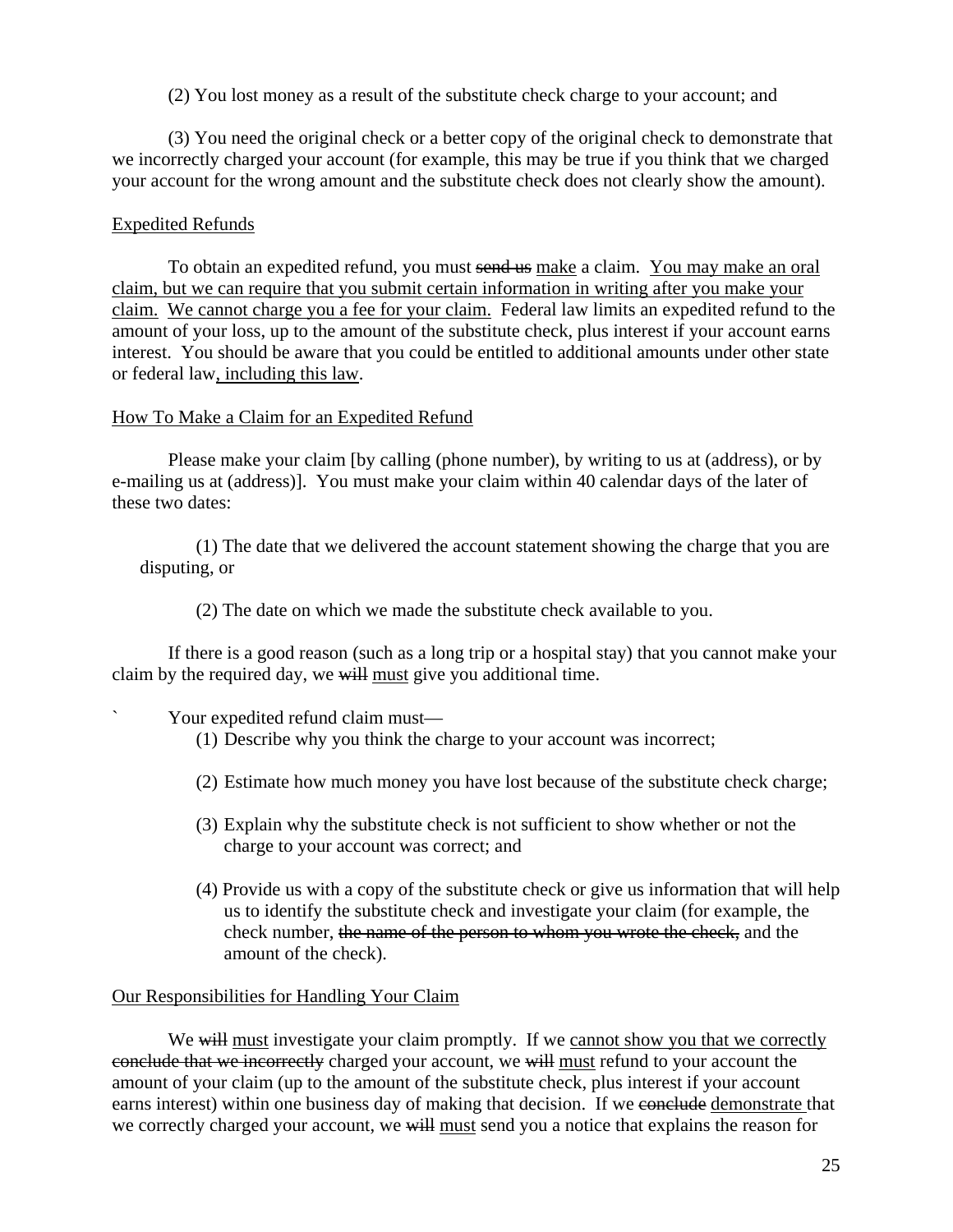our decision and includes either the original check or a better copy of the original check than the one you already received. If we have not made a decision on your claim within 10 business days after you submitted it, we will must refund the amount that we owe to your account, up to \$2,500, plus interest, by that date. We will refund the remaining amount, if any, plus interest, to your account by the 45th calendar day after you submitted your claim.

If we refund your account, on the next business day we will send you a notice that tells you the amount of your refund and the date on which you may withdraw that amount. Normally, you may withdraw your refund on the business day after we make it. In limited cases, we may delay your ability to withdraw up to the first \$2,500 of the refund until the earlier of these two dates: (1) The day after we determine that your claim is valid; or (2) the 45th calendar day after the day that you submitted your claim.

#### Reversal of Refund

We may reverse any refund that we have given you up to (time) if we later determine that the substitute check was correctly charged to your account. We also may reverse any interest we have paid you on that amount if your account earns interest. Within one business day after we reverse a refund, we will must send you the original check or a better copy of the original check than the one you previously received, explain to you why the substitute check was correctly charged to your account, and tell you the amount and date of the reversal.

#### Your Other Rights about the Substitute Check

You have the right to ask your bank for a substitute check. If a substitute check was used in processing your check, you also have a warranty right against your bank if the check was paid twice or was paid for the wrong amount. This new law also gives you rights if you are harmed because you can't get the original check.

\* \* \* \* \*

### The Checks You Write May Clear Faster

Because of this change in how checks are processed, the checks you write may clear faster. Do not write any check unless the funds are already in your account when you write the check.

26. In appendix C, after model C-21 add new models C-22 through C-25 to read as follows:

\* \* \* \* \*

# C-22--Expedited Recredit Claim, Full Refund Notice Notice of Refund

We have determined that your claim that a substitute check was incorrectly charged to your account is valid. Your claim for a credit is granted. We are refunding (amount) [of which (amount) represents accrued interest] to your account. You may withdraw these funds as of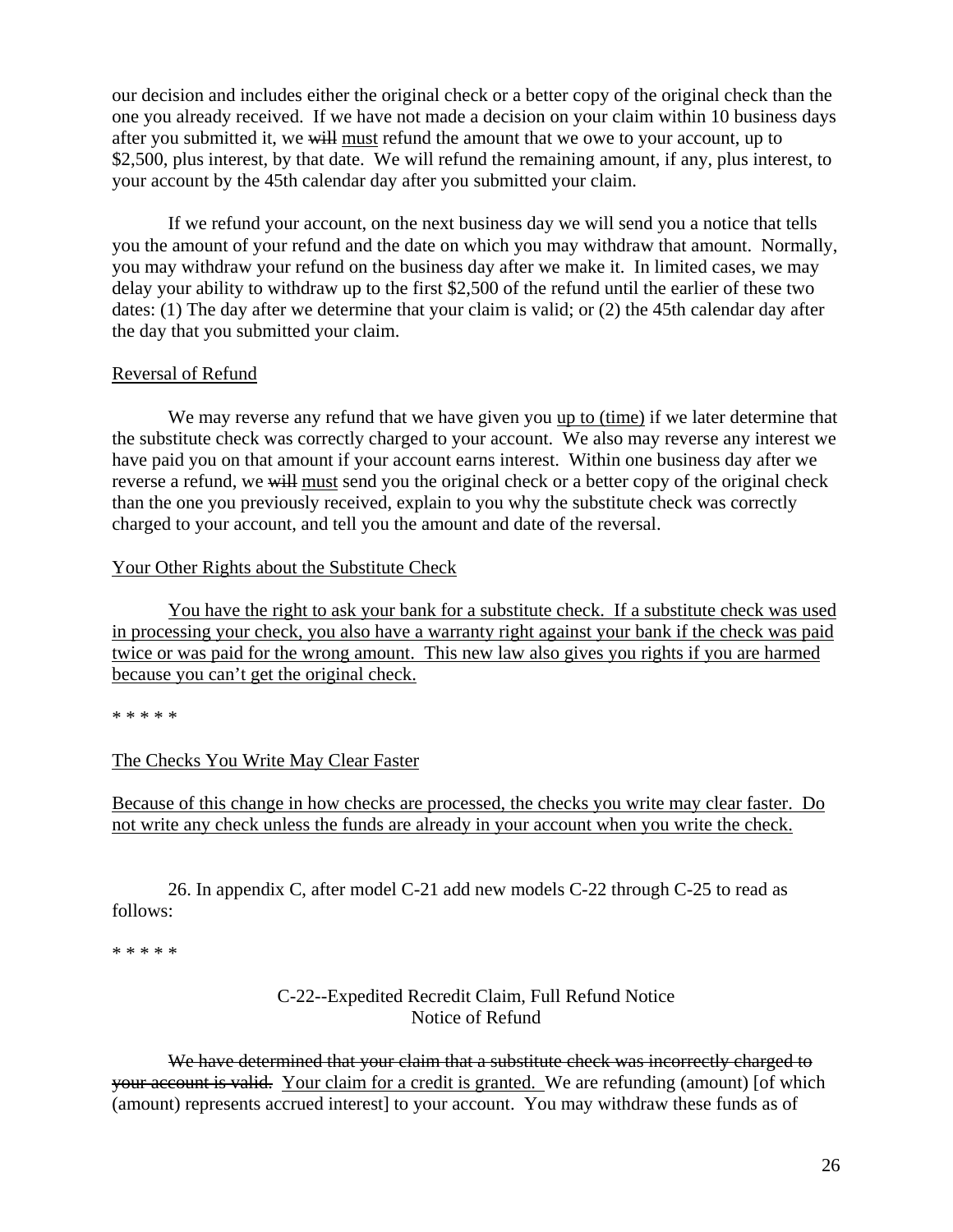(date). [This refund is the amount in excess of the \$2,500 that we credited to your account on (date).] We can change our decision within \_\_\_ days.

If within (time period), we later determine that the substitute check was correctly charged to your account, we will reverse the refund by charging your account. We will notify you within one day of any such reversal unless that day is on a weekend or a federal holiday.

### C-23--Expedited Recredit Claim, Partial Refund Notice Notice of Partial Refund

In response to your claim that a substitute check was incorrectly charged to your account, we are refunding (amount) [of which (amount) represents accrued interest] to your account, pending the completion of our investigation of your claim. You may withdraw these funds as of (date). [Unless we determine that your claim is not valid, the We must credit the remaining amount of your refund will be credited to your account no later than the 45th calendar day after you submitted your claim unless we demonstrate that the check was properly charged to your account.]

If within (time period), we later determine that the substitute check was correctly charged to your account, we will reverse the refund by charging your account. We will notify you within one day of any such reversal unless that day is on a weekend or a federal holiday.

.

# C-24--Expedited Recredit Claim, Denial Notice Denial of Claim

We reviewed your claim that a substitute check was incorrectly charged to your account. We are denying your claim. As the enclosed  $[$ (original check) or (copy of the original check) $]$ shows, the charge to your account of (amount) was proper because (reason, e.g. amount charged is the same or the signature is authentic).

[We have also enclosed a copy of the other information we used to make our decision.] [Upon your request, we will send you a copy of the other information that we used to make our decision. There is no fee for that information.]

# C-25--Expedited Recredit Claim, Reversal Notice Reversal of Refund

In response to your claim that a substitute check was incorrectly charged to your account, we provided a refund of (amount) by crediting your account on (date(s)). We now have determined that the substitute check was correctly charged to your account. We have reversed the refund. As the enclosed [(original check) or (copy of the original check)] shows, the charge to your account of (amount) was proper because (reason, e.g. amount charged is the same or the signature is authentic). As a result, we have reversed the refund to your account [plus interest we have paid you on that amount] by charging your account in the amount of (amount) on (date).

[We have also enclosed a copy of the other information we used to make our decision.] [Upon your request, we will send you a copy of the information we used to make our decision.]